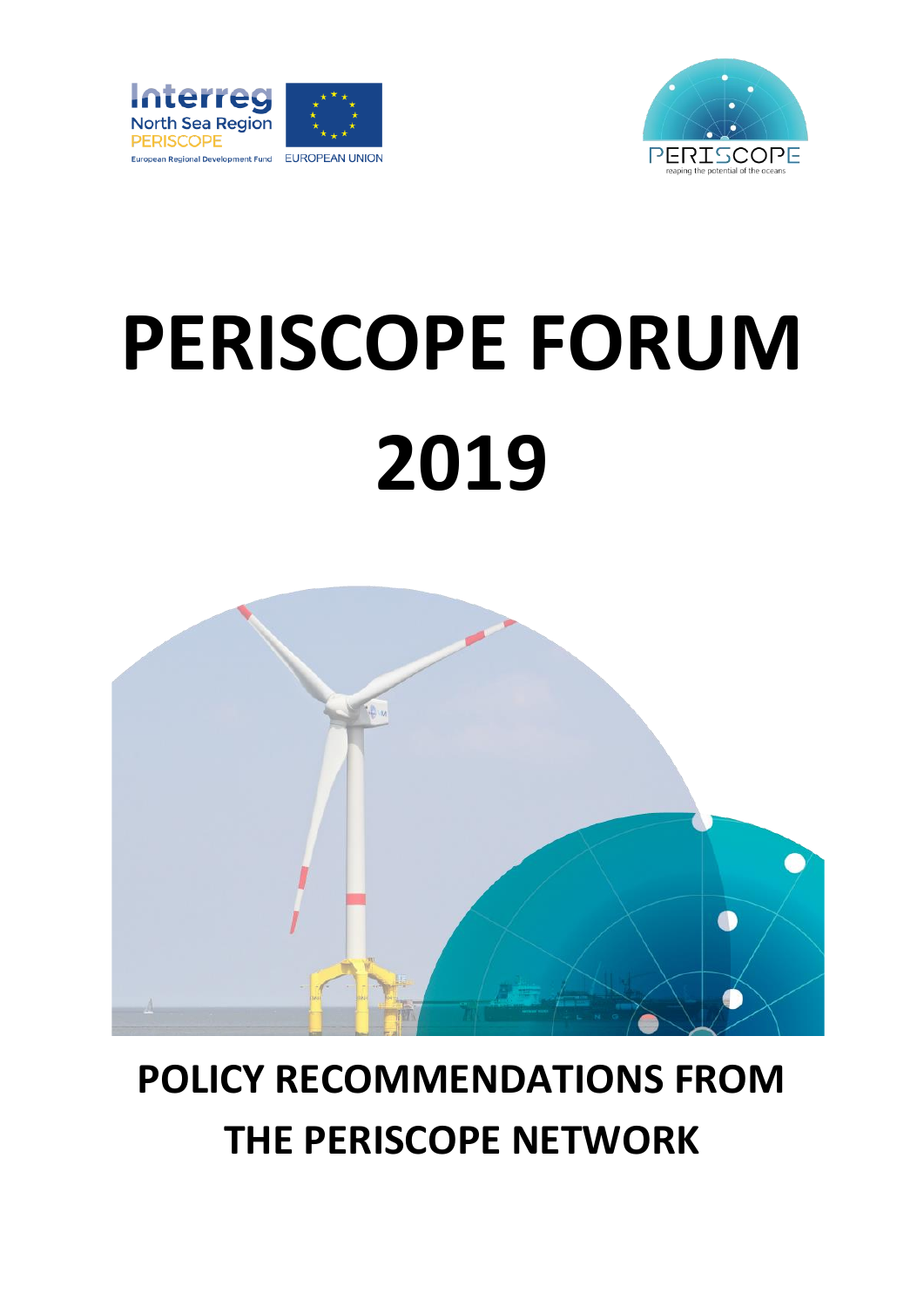



### Table of Contents

| Challenge: Financing cross-border innovation with potential for global leadership in the blue       |  |
|-----------------------------------------------------------------------------------------------------|--|
|                                                                                                     |  |
|                                                                                                     |  |
|                                                                                                     |  |
|                                                                                                     |  |
|                                                                                                     |  |
|                                                                                                     |  |
| Challenge: The year is 2030. The NSR is a lighthouse for Blue Growth founded on an open and         |  |
|                                                                                                     |  |
|                                                                                                     |  |
|                                                                                                     |  |
|                                                                                                     |  |
|                                                                                                     |  |
| Challenge: The year is 2030. The NSR has deployed a robust framework for skills                     |  |
|                                                                                                     |  |
|                                                                                                     |  |
|                                                                                                     |  |
|                                                                                                     |  |
|                                                                                                     |  |
| Challenge: The year is 2030. The NSR has scaled up a sustainable open innovation platform, which is |  |
|                                                                                                     |  |
|                                                                                                     |  |
|                                                                                                     |  |
|                                                                                                     |  |
|                                                                                                     |  |
|                                                                                                     |  |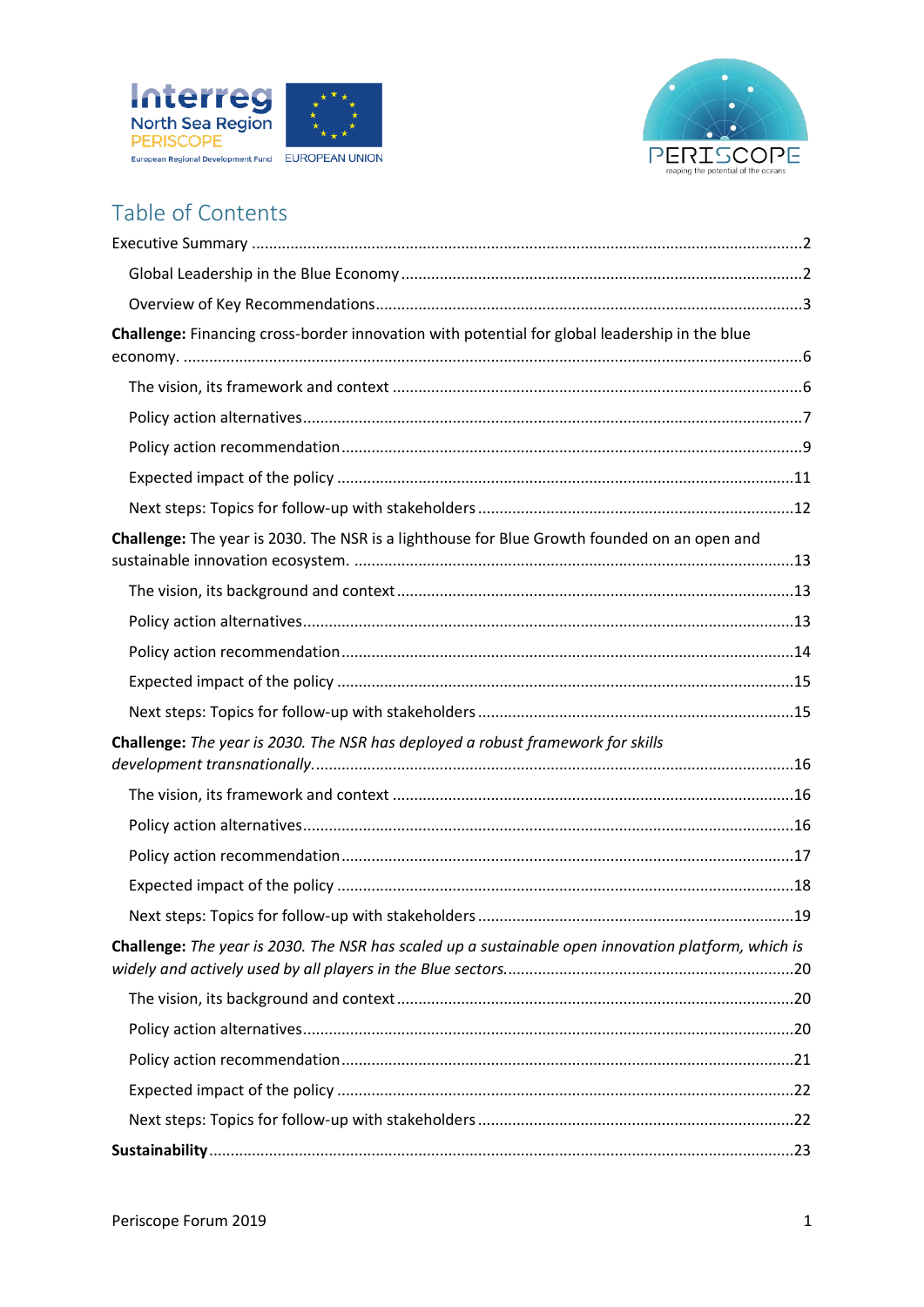



#### <span id="page-2-0"></span>Executive Summary

The North Sea Region (NSR) is a crucial area for Europe's Blue Economy with its vast amount of marine resources, technologically advanced industries, major port areas and increased offshore activities including renewable offshore energy. Due to global drivers, the wider maritime, marine and offshore economies are exposed to profound challenges. On the regulatory side, this sector is pressured to improve its environmental, safety and security performance. On the societal side, digitalisation, automation, cybersecurity or the Internet of Things are potentially disruptive technologies which may fundamentally change the future. At the same time, these challenges create interesting opportunities for the European Blue Economy. To remain competitive and innovative, the European Maritime sector needs to strengthen the strategic use and implementation of new (digital) technologies and to have the rightly skilled and trained workforce.

The North Sea will be busier, with new technology opening it up for greater exploration and exploitation. Its resources will be more in demand. Its environment is expected to be transformed by climate change, with major implications for the industries and communities. Industry, academia, governments and the public all have a stake in the future of the sea, and there are complex interdependencies between their interests. To be successful, it is clear that industry, science and policy will need to work together across sectors and in close interaction with stakeholders.

#### <span id="page-2-1"></span>Global Leadership in the Blue Economy

The Periscope Network, a project within the Interreg North Sea Programme, supports the combined maritime and marine innovation ecosystem in the North Sea region to grow transnational innovation partnerships for sustainable business development in emerging blue markets. Periscope crowdsources and shares market intelligence, allowing the identification of emerging market opportunities in the blue economy. Periscope accelerates ideas by using foresight to develop ideas with the Periscope community. And finally, Periscope helps to grow new businesses by connecting with companies and knowledge institutions across the North Sea region.

After two years of operation, and having analysed the innovation climate in NSR, the Periscope Network hosted the Periscope Forum bringing together strategists, policymakers and politicians to discuss the main issues that need to be addressed through EU programming in the next programming period, with a special focus on the North Sea Region Strategy 2030.

Constant support for change and innovation is key to enable European industries to face new challenges, and to keep or acquire leadership at global level.

- ➢ In this perspective, European industries need to tackle important challenges in terms of sustainability. Reduction of carbon emissions, of waste, as well as greater use of circular economy models, are among these challenges.
- ➢ Emerging industries require a long-term commitment in order to be successful. They are often slow to develop, partly as a result of increased costs associated with innovating in the marine environment. They can also require significant infrastructure investment.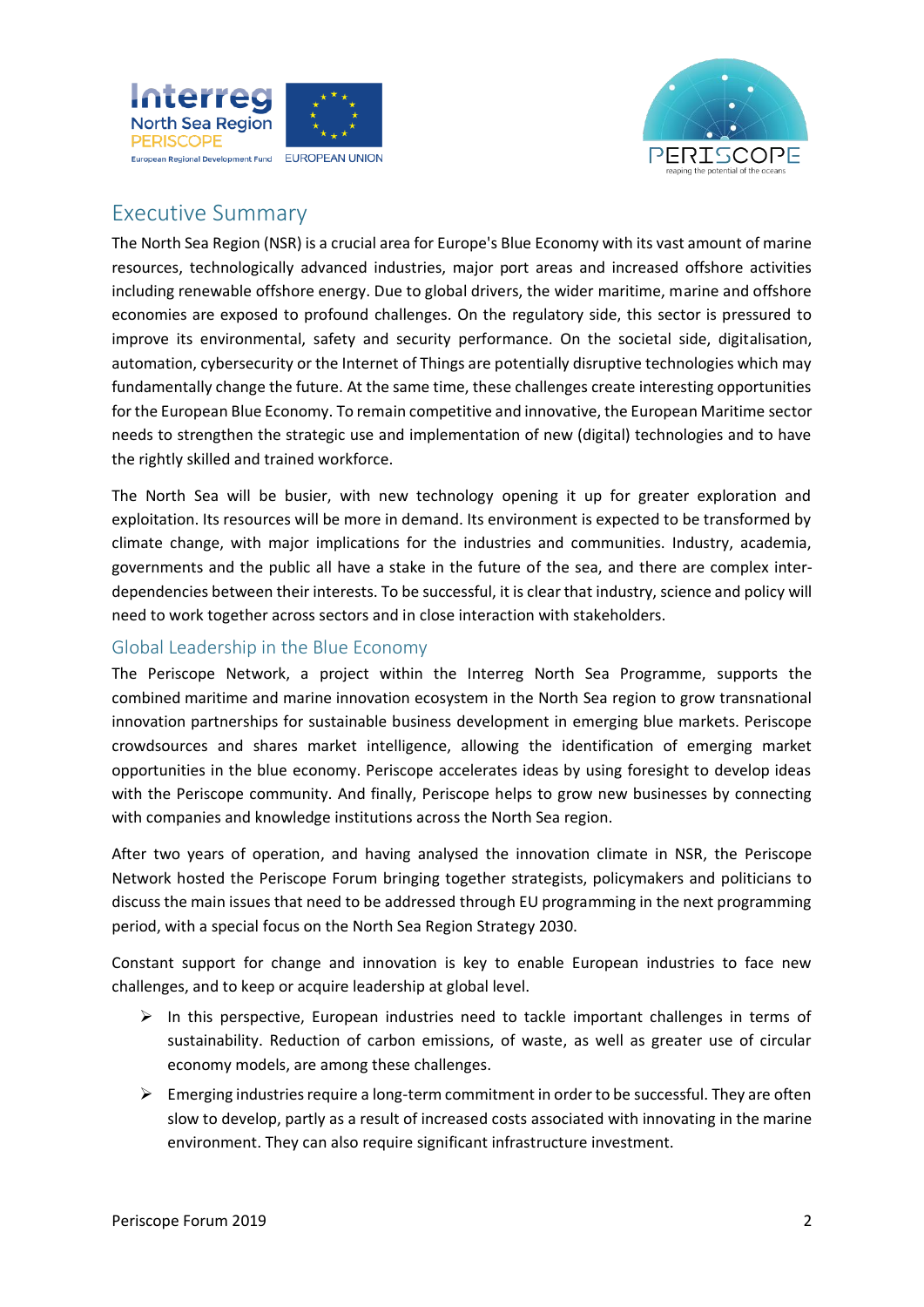



- $\triangleright$  European industries will also need to adapt to digitalisation, which will affect and redefine the maritime industry sector and will cause major implications for European shipping companies, maritime technology companies and system providers, as well as information technology companies.
- $\triangleright$  Finally, the blue growth issues are global. The EU shares the marine environment, trade, security challenges and opportunities with its global partners. The long-term success of the EU's marine and maritime interests will, to a large extent, therefore depend upon global action, collaboration and a level playing field.

To tackle all these challenges the EU strategy for the North Sea must be instrumental in facilitating synergies between investments co-financed by the regions and European centrally managed programmes. For the EU, this means ensuring that policy siloes are avoided, clear and long-term strategies are developed and where beneficial, DG's make strategic decisions together. European maritime regions are implementing ambitious actions to support the development of these industries. As reflected in Smart Specialisation Strategies, these actions involve both support to economic sectors, as well as support to economic interactions between these sectors, via support to key enabling technologies, shared infrastructures or the adaptation of workers' skills.

To enable the Blue Economy to fully realise its potential and deliver sustainable economic growth, significant investment in innovation is required. Key enabling technologies and technology transfer are important to open up new opportunities, as they promise breakthrough innovations as well as improvements in efficiency, productivity and cost structures in many ocean activities. More sustainable ocean resources need to be harnessed to contribute to our clean energy transition and to grow more food to relieve pressure on land. The pace of innovation in the blue economy is lower than anticipated, in particular regarding commercialisation and upscaling of successful innovations. The key reason for this is a lack of finance. It was debated how, through Smart Specialization of regions, European companies could be helped to capitalise on emerging global opportunities and stay competitive. The focus was on business support, the development of cross-border innovation ecosystems supported by open innovation platforms and infrastructures, skills development and access to funding. Against this background, policy recommendations were extracted from the community.

#### <span id="page-3-0"></span>Overview of Key Recommendations

The high-level stakeholders gathered at the Round Table at the Periscope Forum suggested the following flagship actions in order to improve the innovation climate in the North Sea Region. Future programming should aim at strengthening the North Sea region's position as a frontrunner in the blue economy with emphasis on its ability to innovate.

- 1. In order to enable flexible, coherent and aligned finance and funding schemes from multiple programmes for the financing of cross-border innovation with potential for global leadership in the blue economy, providing availability of and synergies between investments and funds on transregional levels:
	- $\triangleright$  Enable shared access to innovation testing infrastructure, innovation ecosystems and communities across borders; such internationalisation serves individual user groups whilst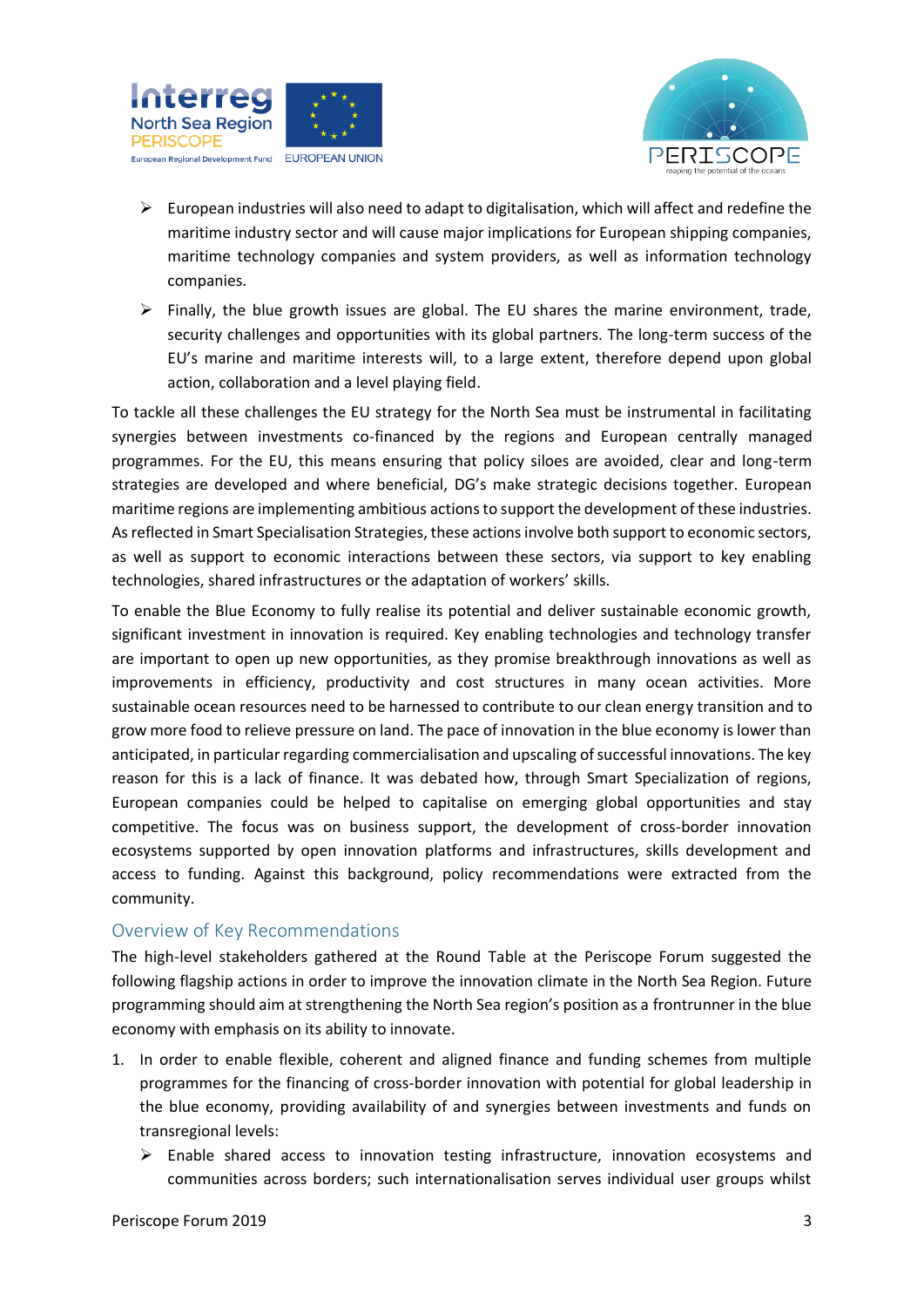



also enriching the research and innovation infrastructure by facilitating the inflow of both knowledge and financial resources. Allowing certain funding instruments to be used for activities outside regional or national borders is one example of policy measures supporting improved accessibility and reducing regional disparities.

- ➢ Establish a NSR Innovation Fund to stimulate trans-national co-operation. This could be implemented through vouchers, with each region/country getting back what it put in. Such a Fund would thus also surpass any EU restrictions, as projects could be bilateral, etc. There is a pressing need for smaller funding amounts (up to 50K) to stimulate the sector.
- $\triangleright$  Establish a blue investment platform for the sustainable blue economy linked to the investment bank, or even establish a 'blue' investment bank directed at the NSR. Accompanying could be a Maritime Blue Accelerator to assist small and medium-sized businesses and start-ups with mentorship and other support services including access to funders.
- *2.* In order to maintain a sustainable ecosystem for the Blue NSR including business support and the role of clusters, digital innovation hubs and research & innovation infrastructures:
	- $\triangleright$  Establish a "Blue Knowledge and Innovation Community (KIC)"; the KIC should be able to spur activities from large lighthouse projects to stimulating collaborative SME-driven innovations by awarding innovation vouchers reducing barriers for cross-border collaboration and international business development in new markets. Regional developments would be based on smart specialisation. To fuel the KIC, a smart digital open innovation platform should serve at its core to engage the community across the North Sea Region and ensure collaboration, knowledge sharing and idea generation across sectors, professions and borders and in an active, continuous, brokerage way they should bring together: clusters, businesses, knowledge institutes, innovation ecosystems and communities.
- 3. To manage the shaping of the workforce transformation in the NSR, a coherent Skills Agenda which gives access to education and labour markets across borders for skilled workers meeting new skills demands.
	- $\triangleright$  There is a need for a platform that marries education with skills required in the Blue Economy. Create and curate an NSR inventory of available online training courses and MOOCs – offered not just via educational institutions, but also industry, etc. Such a platform could have complementary features to support an ecosystem, such as exchange of knowledge, increase in ocean awareness, etc., and would be aimed on future blue economy workers.
- 4. Capitalise on emerging global opportunities and improve the global competitiveness of the NSR by implementing a permanent open innovation platform stimulating cross border innovation partnerships based on Smart Specialization of regions, and promotion of intra-regional trade (with a focus on SMEs):
	- ➢ Establish an Open Innovation Platform (OIP) using advanced digital technologies that will deliver value to users, broader stakeholders and the NSR at large. The OIP would enable physical, virtual and social co-creation, prototyping and demonstration. The external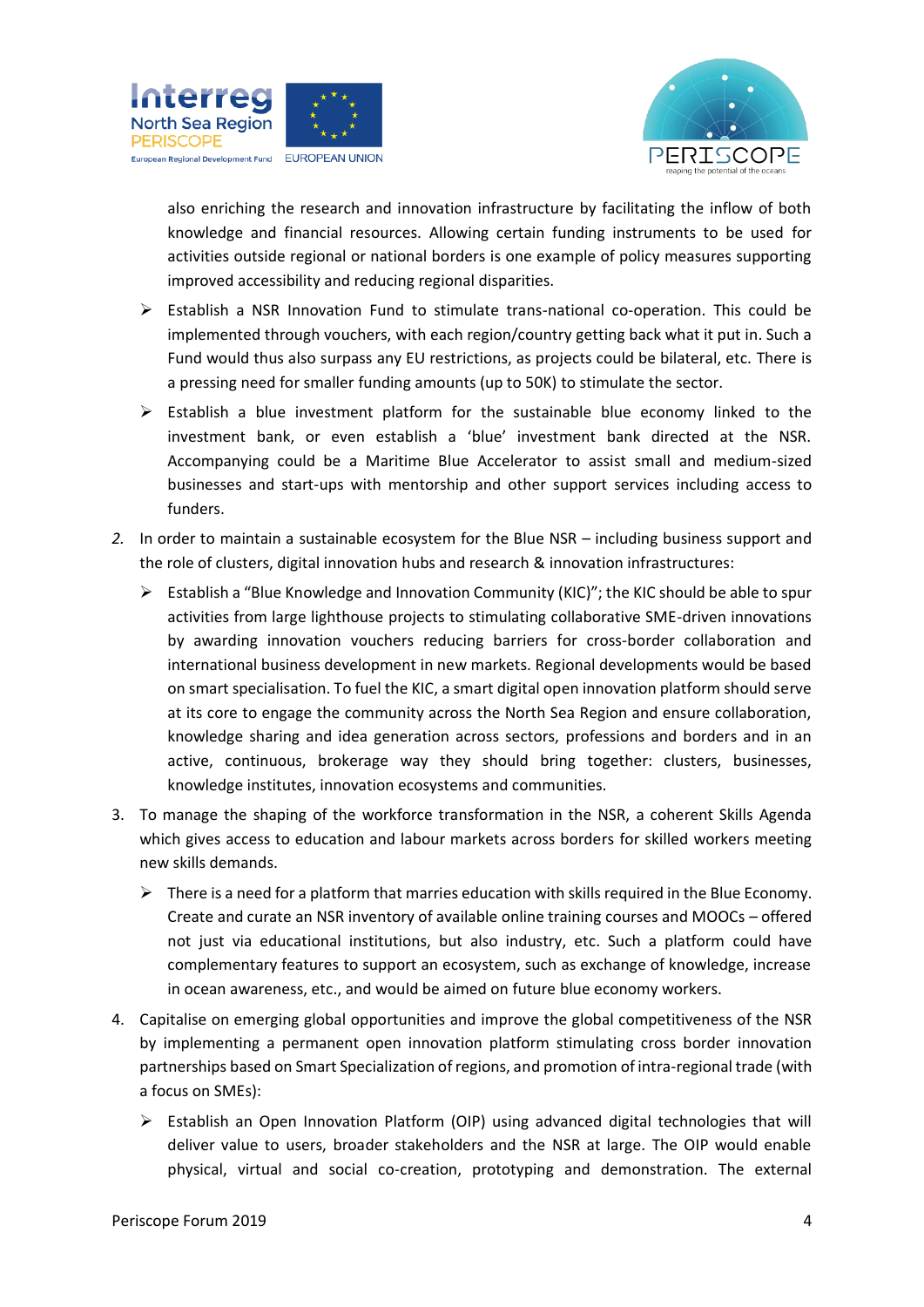



ecosystem would be leveraged to increase innovation relevancy. Innovation would be accelerated through a clearly defined and structured process from ideation to commercialisation. There would also be space for disruptive technology (true innovation) with enablers in place. Citizen participation would be encouraged as citizens are equally creative and innovative.

If you have any questions, please contact:

Stig Marthinsen Managing Director tel (+47) 400 74 750 e-mai[l sm@south-norway.no](mailto:sm@south-norway.no)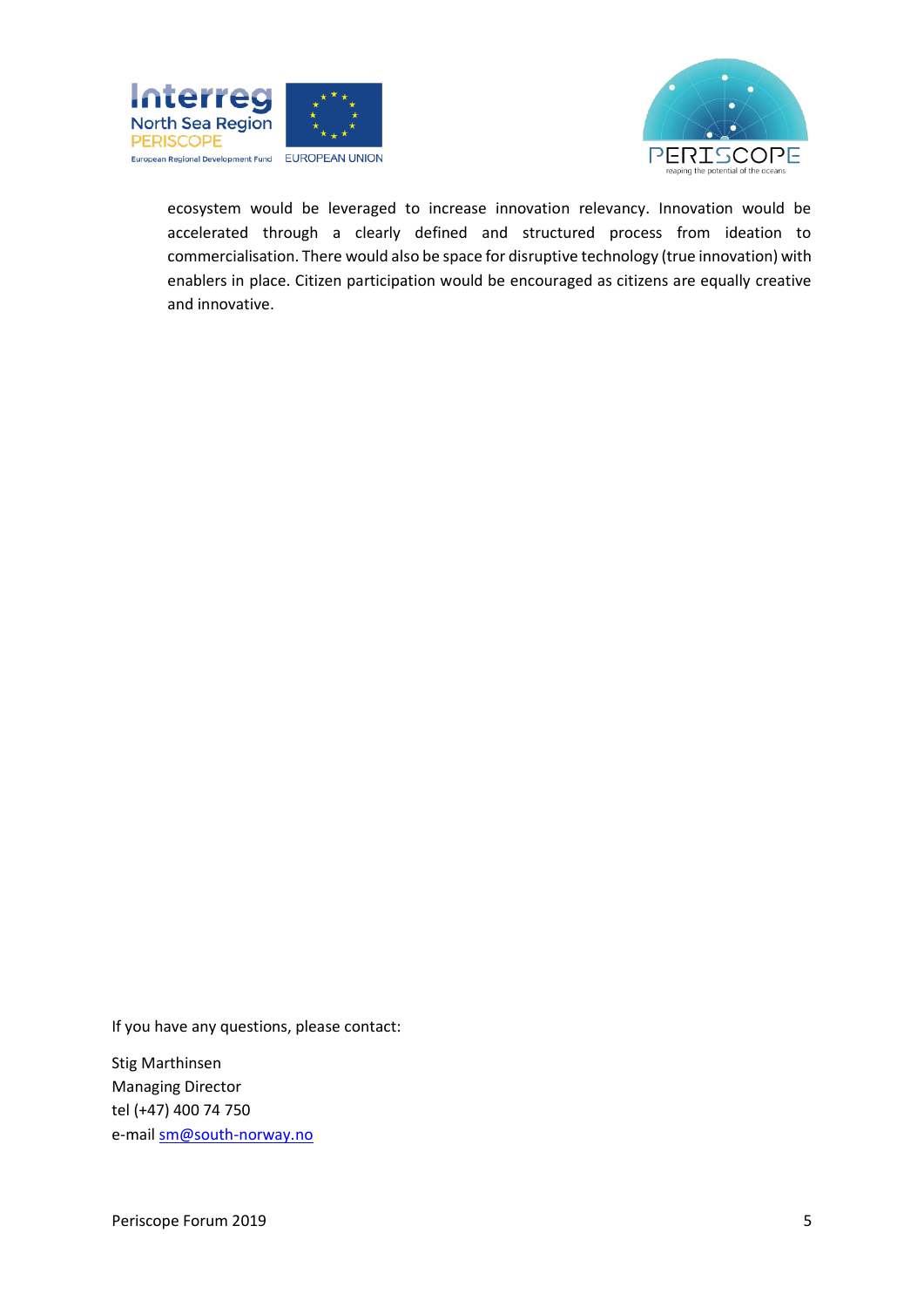



## <span id="page-6-0"></span>Challenge: Financing cross-border innovation with potential for global leadership in the blue economy.

#### *The year is 2030.*

- *The NSR has become a Blue innovation leader globally. Cross-border financial instruments to support innovation and business development have played a key role.*
- *The NSR has kick-started sustainable Blue Growth through cross-border SME funding schemes with limited red tape.*
- *The NSR has improved access to finance for SMEs through focusing access to external finance and pooling regional and national business support resources.*

#### <span id="page-6-1"></span>The vision, its framework and context

To continue to be globally competitive, regions around the North Sea need to consider the dual innovation phenomena of increasing international linkages and the persisting importance of geographic proximity. For all regions around the North Sea, collaborating with an international neighbour makes sense for innovation-driven growth. Cross-border instruments that contribute to an overall strategy are more likely to have economic impact than if they are simply a collection of different projects. In October 2017, the European Commission highlighted that less developed regions face major obstacles linked to fragmentation and sustainability of research and innovation infrastructures, whilst regions undergoing industrial transition may lack sufficient open frameworks for R&D&I and firms that could form the basis for broad industrial modernisation. Research and innovation frameworks will help SMEs and start-ups manage their digital transformation and help regions confronted with industrial transition challenges. An important function of research and innovation infrastructure is to drive knowledge and technology transfer in the innovation eco-system, facilitating the uptake of innovative ideas flowing from research institutes and academia, by SMEs and larger companies. Together, scientific and industrial partners can develop solutions to shared problems.

Projects in the Blue Economy face many hurdles when accessing capital. Regulation, market and demand framework conditions are perceived as the most important drivers and incentives, but also present the biggest risks and challenges for both project promoters, as well as financial market participants. However, investments in the Blue Economy help reduce Europe's dependence on nonrenewable natural resources, transform the production of food and manufacturing of bio-materials, and promote sustainable and resource-efficient production and the use of renewable resources from land, fisheries and aquaculture, while at the same time creating new jobs and developing new industries. The transition from a conventional, extraction-focused ocean economy to a sustainable, climate-secure Blue Economy is a tremendous economic and investment opportunity for all investors. The EU has begun to gather experience how to actually make this work, e.g. through the BlueInvest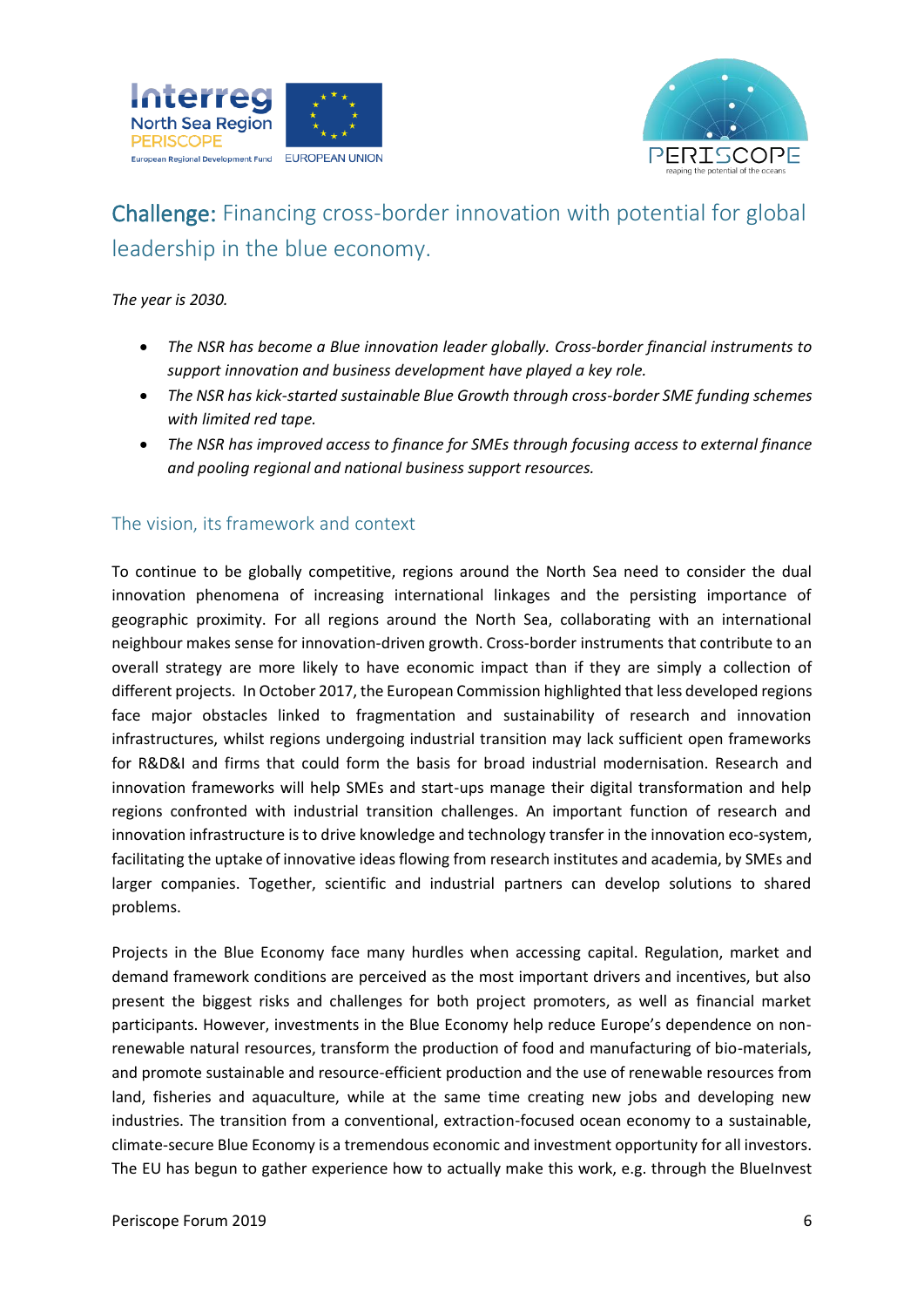



platform and other networking events. The EU sees the financial sector as a key partner to bring about transition to sustainable consumption and production. However, knowledge about investment behaviour, experience with working with these investors, and ways to engage investors in the Blue Growth sectors is lacking. Risk is also a key issue; many segments of the Blue Economy are characterised by high market volatility and inherent risks, which adversely affect its competitiveness, leading to sub-optimal levels of private investment. Risk mitigation should be seen as a shared responsibility of entrepreneurs, investors and governments.

Tools need to be developed for mobilising capital to support a sustainable, climate-secure Blue Economy. There are also potential new business models deriving from the decarbonisation of the NSR: different approaches to modelling the investment implications of the phase-out of fossil fuels, for example.

#### <span id="page-7-0"></span>Policy action alternatives

Whether funded and operating on regional, national or EU level, research and innovation infrastructure has a key role in advancing, exploiting and disseminating knowledge and technology. These facilities, resources and services include major scientific research equipment, resources such as collections, archives or scientific data, e-infrastructures such as data and computing systems, communication networks, as well as pilot and demonstration sites, living labs, and more. There are important distinctions in terms of organisation; the infrastructure can be single-sited (a single resource at a single location), distributed (a network of distributed resources), or virtual (the service is provided electronically). Used by the scientific community, industry, and entrepreneurs alike, research and innovation infrastructure is equally important in helping to find solutions for global challenges as it is to driving innovation in SMEs through technology transfer, thus contributing to both societal development and economic growth. To maximise the output and impact of the infrastructure, coordination and cooperation among different facilities is crucial. Coordination to avoid duplication of efforts or sub-optimisation, and cooperation to efficiently pool efforts and resources when addressing scientific challenges that require a cross-sectoral or large-scale approach.  Test infrastructure, such as living labs, floating wind test sites, etc. provide critical testing for innovations and prototypes to get through iterations of technology. All users can benefit from sharing more of their test data, but companies are often reluctant to share (even data on failure rates on offshore equipment). One way to encourage sharing is to create a 'dial' system with conditions, e.g. Do you want more finding? Then you have to give more of your data away and make it shareable. Identities of companies can stay confidential. The Norwegian government did this – perhaps it could be scaled to the NSR.

On-shore charging (cold ironing) should be standardised – this could be developed on ferry routes and then scaled up to the International Maritime Organisation. Subsidies could be offered to support the development of new fuels. Different market approaches, such as 'consumer pull', could be leveraged for transport efficiency, for example through labelling.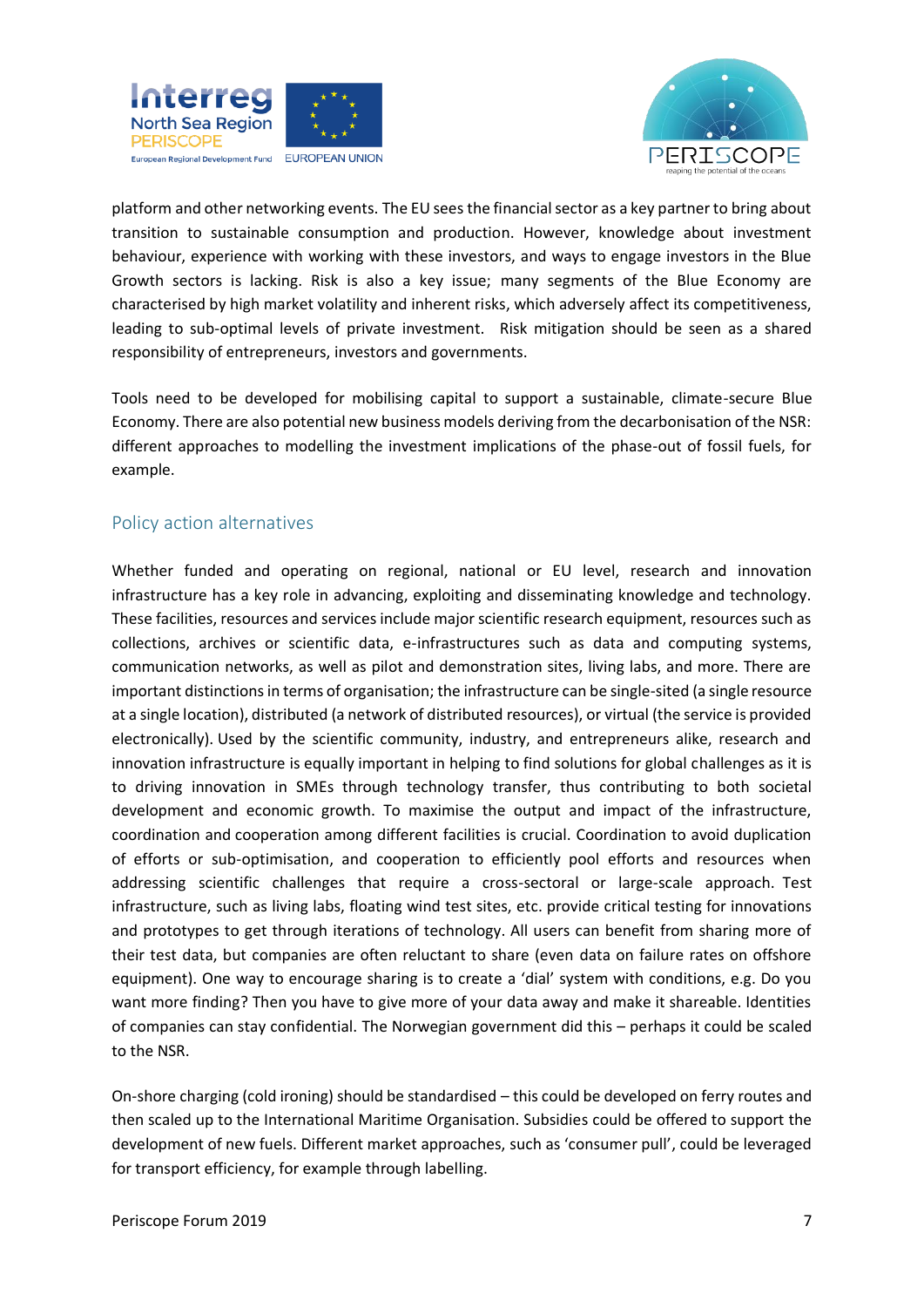



Government procurement strategies are powerful tools to manipulate the market: the government could use an independent institute to validate the claims of 'efficiency gains' by companies/technology providers; a government procurement strategy to purchase equipment and technology so that it could be tested and monitored and improved, e.g. taking inspiration from Singapore and their 'flag state'. Perhaps a 'European flag' technology subsidy for first-movers?; or could governments underwrite, for example 25% of the costs of installing a pioneering technology? This guarantee would stimulate the piloting of new technology – if the technology does as it claims, then the government gets their money back. In order to reduce nitrogen oxide (NOx) emissions, Norway imposed a NOx tax in 2008. Businesses had the option of not paying the tax if they committed to reduce NOx emissions by a certain amount. It allows money to be recycled into emissions reduction technologies within the industry by providing a pot of money to be used to purchase green technologies that would not have otherwise been bought. It could be an interesting model for the International Maritime Organisation, as it illustrates how a small price on emissions can stay within the sector and drive emissions reductions that would otherwise not happen. Companies should be monitored for their performance, and either be rewarded or punished for their contribution to the blue economy.

Blue Economy activities have a strong interdependency with other economic activities resulting in a high capacity to create additional jobs and value added along the value chain in the local and regional economies. A demonstration project is a means of promoting innovations and capturing and disseminating best practice through the development and analysis of a live project. This can help build an evidence base to test and support industry improvements. Blue Economy demonstration projects are clearly needed in the NSR. Feed-in tariffs can support this for ocean energy; energy prices and guarantees for access to markets are important for energy developers. 'Quick wins' do not cost anything. Possibly, create a club of leading ports (green ports) that can have their voice heard; decarbonising ports could be rewarded by giving them a higher profile or more business.

(i) An NSR Innovation Fund

Regional authorities have pooled resources to offer financing to regions around the North Sea, without unnecessary red tape. Existing funding schemes are being complemented with a transparent NSR innovation fund. The funding is not connected to type of organisation, but to the content. All funded projects are also evaluated for and judged on their environmental impact.

Citizens have been engaged in harvesting entrepreneurial ideas. Although citizens want an ever-low price of energy per KWH, is it sustainable? The awareness of citizens has to be raised regarding climate change, and the resultant price of energy, etc. Ocean literacy is advanced through stakeholder engagement.

Governments around the NSR no longer fund non-sustainable energy. If an R&D project is funded 100% by public funds, then IP is free to all and made available. Politicians have applied 'polluter pays' principles – and the revenues are re-invested in 'clean' solutions. Taxes are paid into a fund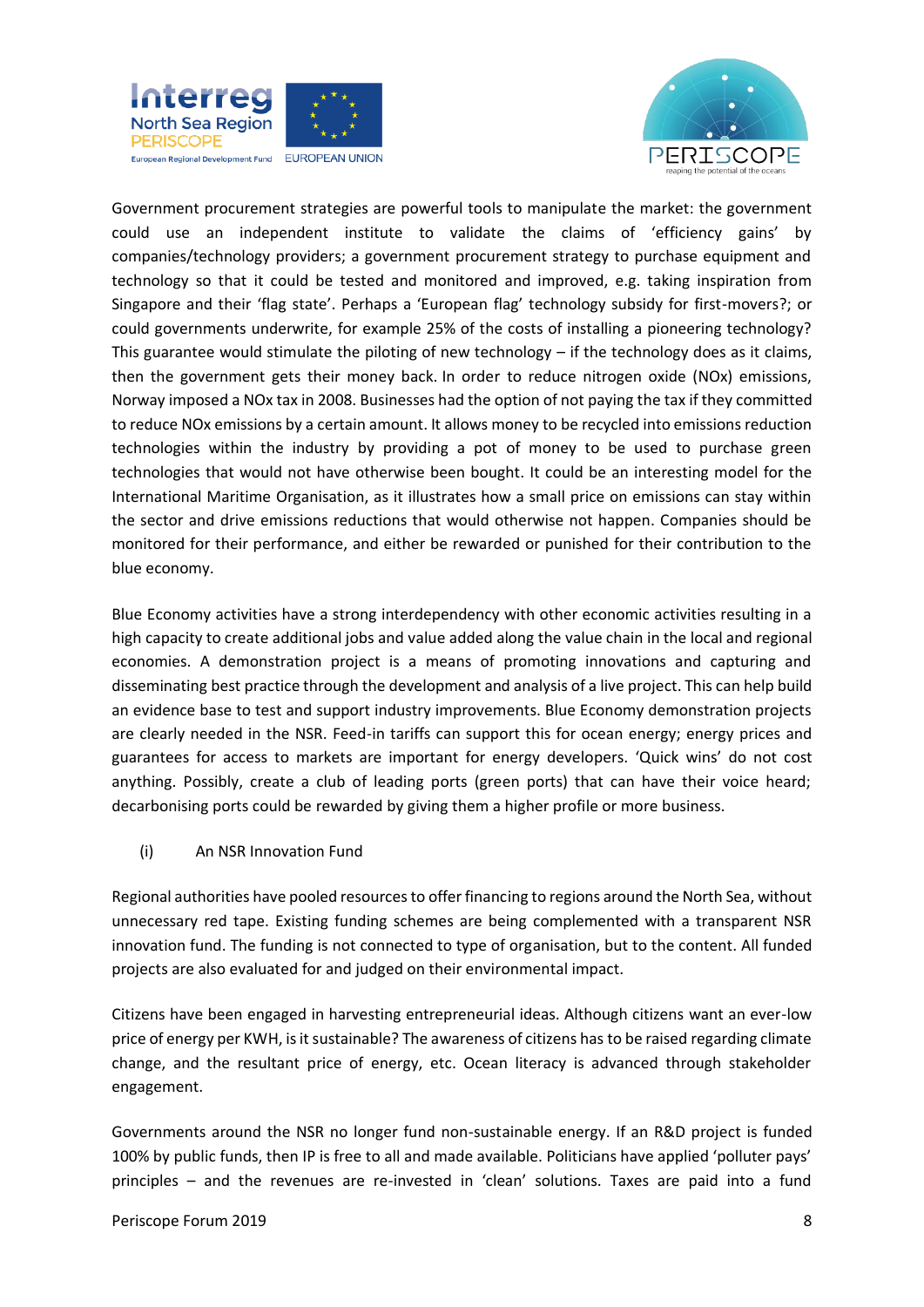



(monetising carbon emissions targets to reinvest) – from which innovations can be funded (like the Norwegian NOx Fund). There are actions to de-incentivise investment without looking at the % ROI, but rather supporting the Blue Sector by defining/elaborating business case(s) for sustainable blue growth.

#### (ii) A Blue Investment platform

Government support must go further than financial support for research and development or technological demonstration projects. Proven technologies get stuck in the Valley of Death as investors alone are not willing to take the risk associated with upscaling of promising technologies. Tied in a reciprocal relationship, governments need to attract private investors – their capital, knowledge, and networks – to enable the Blue Growth sectors to grow further while investors need stable, predictable and effective government support schemes to mitigate their financial risks. Blue Growth investors are not dealing with mature technologies or low risk markets. The Blue Growth sectors face uncertainty and risk in the commercialisation of the products coupled with regulatory problems, and technologies are still under development. It is not so much the access to money, but the inherent investment risks. To obviate this, perhaps a guarantee fund for SMEs, and/or a risk reduction tool for project failures for up to seven years. National tax schemes could be adapted so that they are more favourable for supporting SME investments: the obligation to repay is only triggered once profits are being made. Experience from Sweden also shows that many investors have too little knowledge about the Blue Economy, so awareness raising and communication efforts need to accompany any such fund.

There is also a perceived lack of direct access for SMEs to investment banks, e.g. the EIB, so facilitate the bundling of relevant projects to qualify for EIB schemes. An alternative is to establish a blue investment platform for the sustainable blue economy linked to the investment bank, or even establish a 'blue' investment bank directed at the NSR. This investment platform would group maritime funds in order to help SMEs at the demonstration phase to scale up their technologies. Accompanying this would be an assistance mechanism to provide tailor-made assistance to SMEs concerned to help them getting access to finance – an investment support facility.

#### <span id="page-9-0"></span>Policy action recommendation

#### (i) Access to testing infrastructure

An important function of research and innovation infrastructure is to drive knowledge and technology transfer in the innovation eco-system, facilitating the uptake of innovative ideas flowing from research institutes and academia, by SMEs and larger companies. Industry uses research infrastructure for both basic and applied research, as well as for testing innovative technologies and products. On a larger scale, this kind of infrastructure is an important resource to catalyse industrial transition in sectors or among companies where the individual organisations lack sufficient skills, knowledge or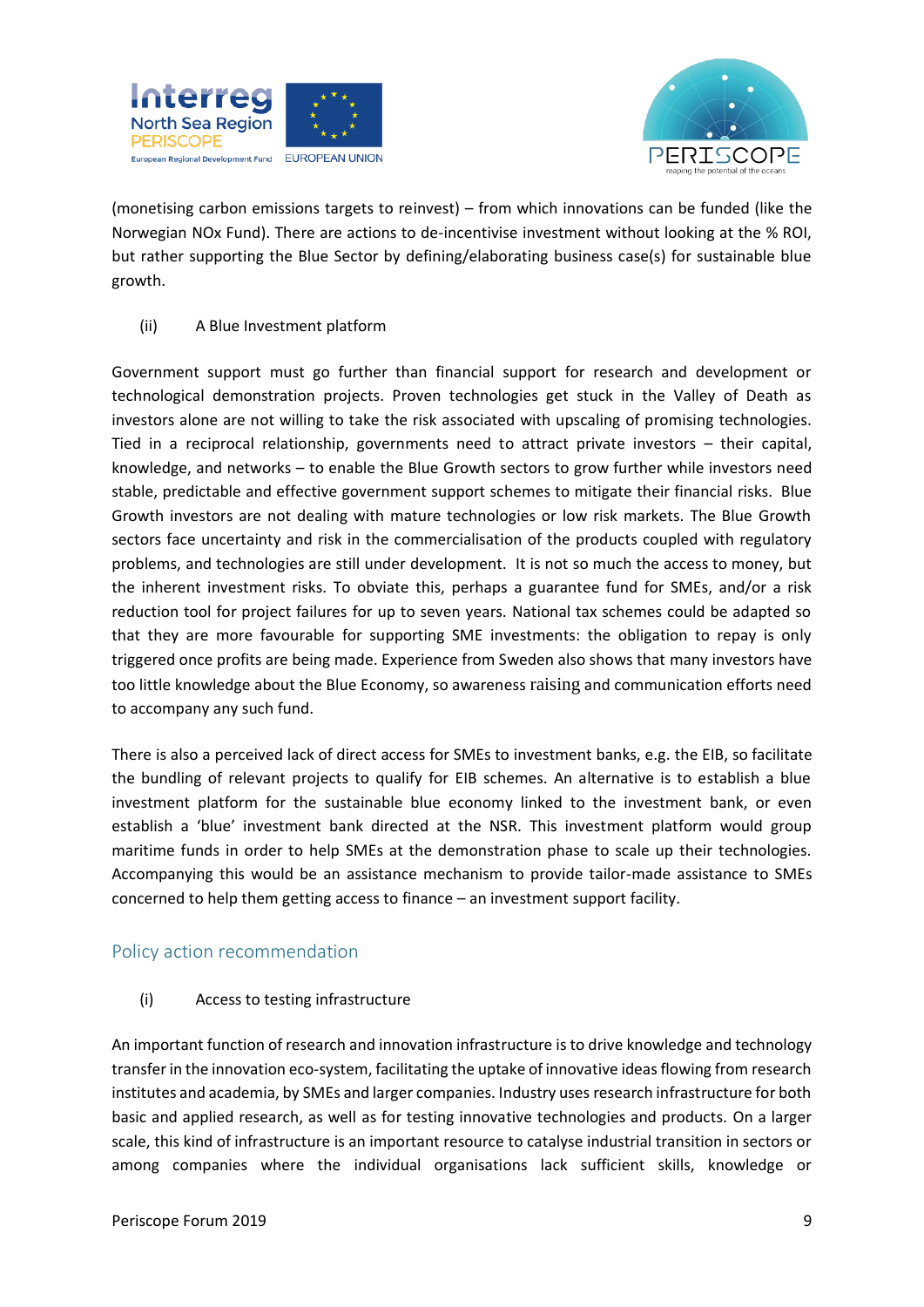



information.  The issue of accessibility, not least from the perspective of SMEs who may have the most to gain from close interaction with these eco-system institutions, is also of importance for policy makers. For reasons of resources and efficiency there are incentives for sharing access to certain infrastructures across borders; such internationalisation serves individual user groups whilst also enriching the research and innovation infrastructure by facilitating the inflow of both knowledge and financial resources. Allowing certain funding instruments to be used for activities outside regional or national borders is one example of policy measures supporting improved accessibility and reducing regional disparities. Demonstration projects are effective mechanisms for forging partnerships between public, private and (especially) community sectors, developing new ways of working together, learning by doing, and generating visible results on the ground.

#### (ii) A NSR Innovation Fund

To stimulate trans-national co-operation, an NSR Innovation Fund needs to be established. This could be implemented through vouchers, with each region/country getting back what it put in. Such a Fund would thus also surpass any EU restrictions, as projects could be bilateral, etc. This is particularly important as all major players around the NSR need to be involved, and any restrictions imposed by Brexit could be surmounted. There needs to be particular focus on synergies between EU, national and regional initiatives to stimulate private investment. There is a pressing need for smaller funding amounts (up to 50K) to stimulate the sector. Action needs to be taken at the sea basin level to help industry enter new markets and at the same time cushion investors against risk in new projects that support environmental policies and that would otherwise not get off the ground. Trans-regional initiatives are more effective in regions where ease of cooperation is already established, e.g. due to similar maritime traditions or close historical ties. To involve as many SMEs and start-ups as possible, restrictions on participating should be limited and flexible. Through a common agenda, industry would decide and evaluate what should be supported by being involved in reviewing the applications. In order to allow risks to be taken safely, rather than a 1-3 year horizon, projects could have a 10-12 year horizon.

Such a Fund would require the following structure:

- Forum of policymakers and industry from regions to decide on strategic priorities for investment;
- Pooling of budgets to tackle a small number of priority areas in a substantial manner;
- Each country needs to get back what they put in.

Interregional cooperation is a key component of regional competitiveness measures in support of SMEs and start-ups utilising research and innovation resources to progress along the Technology Readiness Levels (TRL) and value chains and explore cross-sectoral collaboration with the support of enabling technologies. Closer interregional cooperation can lead towards co-investment thus further strengthening collaboration between regional ecosystems. Cooperation between tiers of government, market parties, knowledge institutions and interest groups (the golden quadrangle) around the North Sea is helpful in achieving this objective.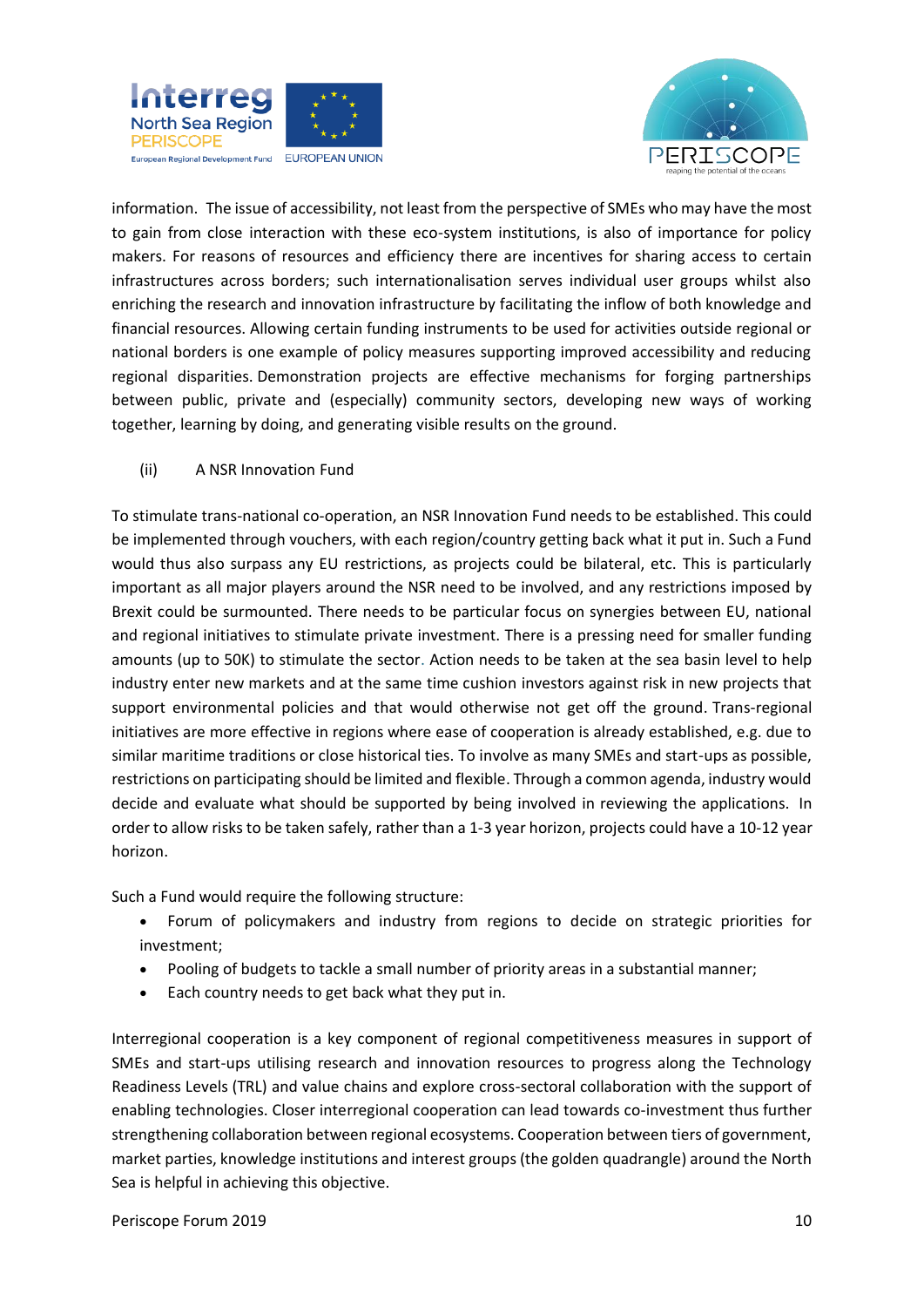



#### (iii) A Blue Investment platform

Constant support for innovation is key to enable European industries to face new challenges, and to keep or acquire leadership at global level. This is especially true for the Blue Economy. To foster the Blue Economy, the integration of science into policy and practice to support evidence-informed decision making is essential. However, new technologies or innovative methodologies developed by researchers are not always widely and quickly transferred or fully exploited by all stakeholders. Therefore, clusters or collaborative platforms to bring investors, funders, industry, public sector and other stakeholders together represent opportunities to bridge science to policy and practice frameworks through the exchange of knowledge and data and the tackling of sea and land-based challenges jointly. The key recommendation is to establish a blue investment platform for the sustainable blue economy linked to the investment bank, or even establish a 'blue' investment bank directed at the NSR. This investment platform would group maritime funds in order to help SMEs at the demonstration phase to scale up their technologies. Accompanying this would be an assistance mechanism to provide tailor-made assistance to SMEs concerned to help them getting access to finance – an investment support facility. This could take the form of a Maritime Blue Accelerator to assist small and medium-sized businesses and start-ups with mentorship and other support services including access to funders.

#### <span id="page-11-0"></span>Expected impact of the policy

Market take-up of innovation is frequently the main challenge in the maritime industries sector, to ensure sustainable growth and jobs. The sectors, such as marine renewable energies, are at different development stages, and there remain gaps in the value chains and thus there is technological potential to be realised in the maritime economy. When innovation is taken to scale beyond the pilot phase, important increases in efficiency occur. Innovation is accessible not only to large organisations, but also to SMEs, which can achieve a transformative impact by focusing on pragmatic solutions that don't require large investments. Closer interregional cooperation regarding existing research and innovation infrastructures can lead towards co-investment thus further strengthening collaboration between regional ecosystems. The current and potential future value of the sustainable Blue Economy is immense, but its vast size and interconnected nature means that only a collective commitment to sustainable development will allow us to approach the challenge at the scale needed.

An Innovation Fund based on the NSR would stimulate trans-national collaboration greatly, breaking down silos and enabling innovation for the benefit of the entire region. The business outcomes for the blue sector in the NSR can be summarised as co-creation, new revenue streams, new products & services, accelerated time to market, increased market differential, competitive advantage, minimised innovation risk, cost-effective R&D&I, and engaged customers and partners. It is recommended to identify and work with key actors and stakeholders to create an Innovation Fund for the North Sea businesses to capitalise on growing blue opportunities of global significance.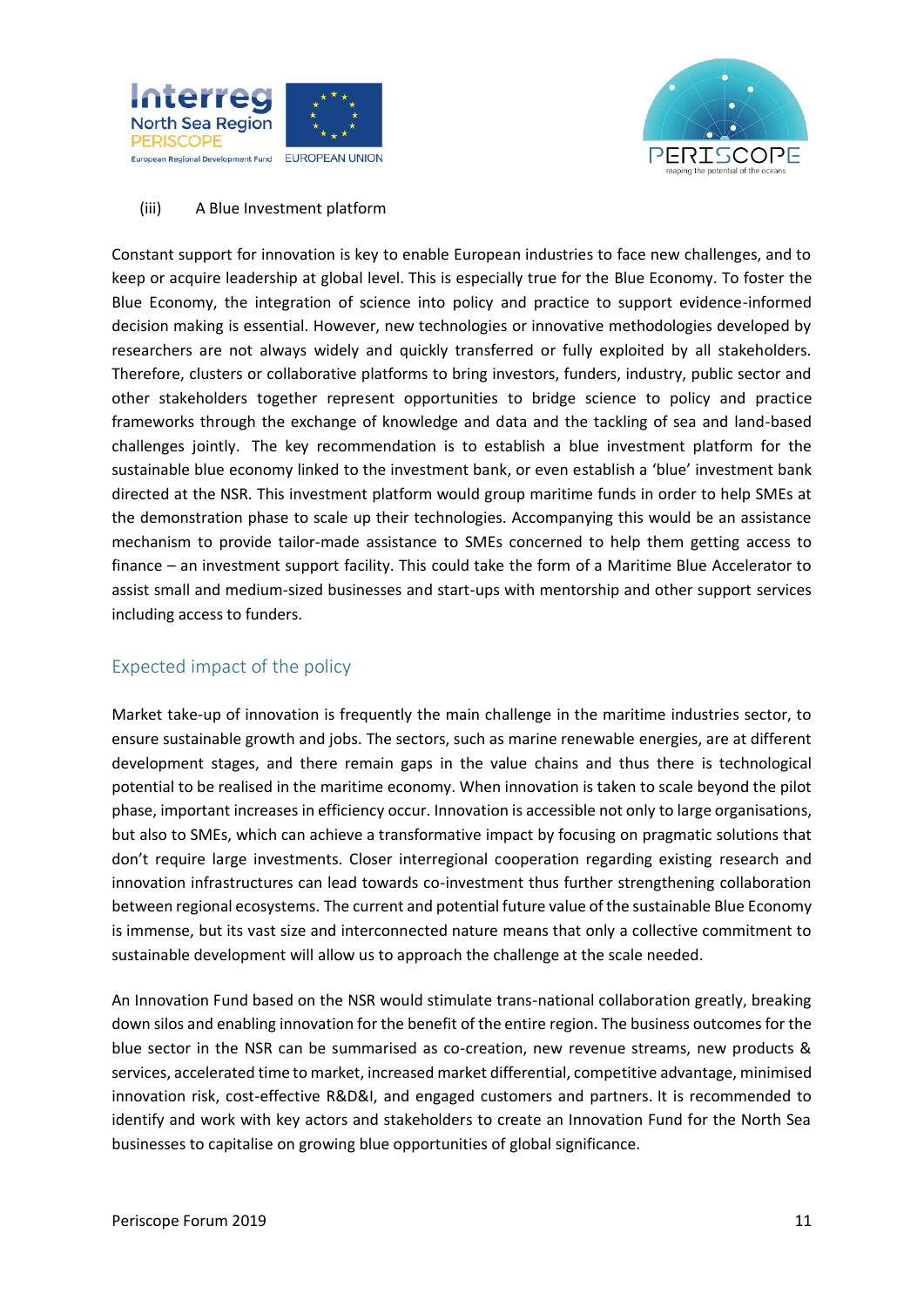



There is little trans-national cooperation in the NSR, apart from that regarding energy, which is a contrast to other European sea basins. In other sea basins, there are co-operation platforms and frameworks, and match-making events. In the NSR, silos persist. At the national level, there is no sense of urgency to take action, so an alternative would be to look outside the framework of the EU: look at the 43 regions around the NSR and not the seven countries, as there is more co-operation and easier access at the regional level. Public involvement is justifiable because of the economic, social and environmental benefits that can be realised by developing the Blue Growth sectors, but government support must go further than financial support for research and development or technological demonstration projects. Proven technologies get stuck in the Valley of Death as investors alone are not willing to take the risk associated with the upscaling of promising technologies. Tied in a reciprocal relationship, government needs to attract private investors – their capital, knowledge and networks – to further develop Blue Growth sectors while investors need stable, predictable and effective government support schemes to mitigate their financial risks.

#### <span id="page-12-0"></span>Next steps: Topics for follow-up with stakeholders

There was clear interest in developing this idea further and the participants declared that there was value in initiating a pilot solution in the NSR or Baltic Sea basin. In order to help industry enter new markets and at the same time cushion investors against risk in new projects that support environmental policies and that would otherwise not get off the ground, a workshop is needed on three topics:

1. Explore interest among NS States to establish a transnational internationalisation-support mechanism in the NSR – based on relevant national schemes, for instance under Innovation Norway.

2. Establish contact with regions to determine priority topics, skipping the national level. Contact the North Sea Commission and the INTERREG North Sea Programme to establish if such an activity could be encompassed under their umbrella. Businesses would need to be involved to ensure focus and scalability.

3. Look to examples of best practice from Interreg Europe, e.g. the Co-investment scheme from East Scotland: SMEs access to finance and th[e CLIPPER project](https://www.interregeurope.eu/policylearning/good-practices/item/2725/pays-de-la-loire-garantie/) in France. Build on the results for the NSR and the Blue Economy.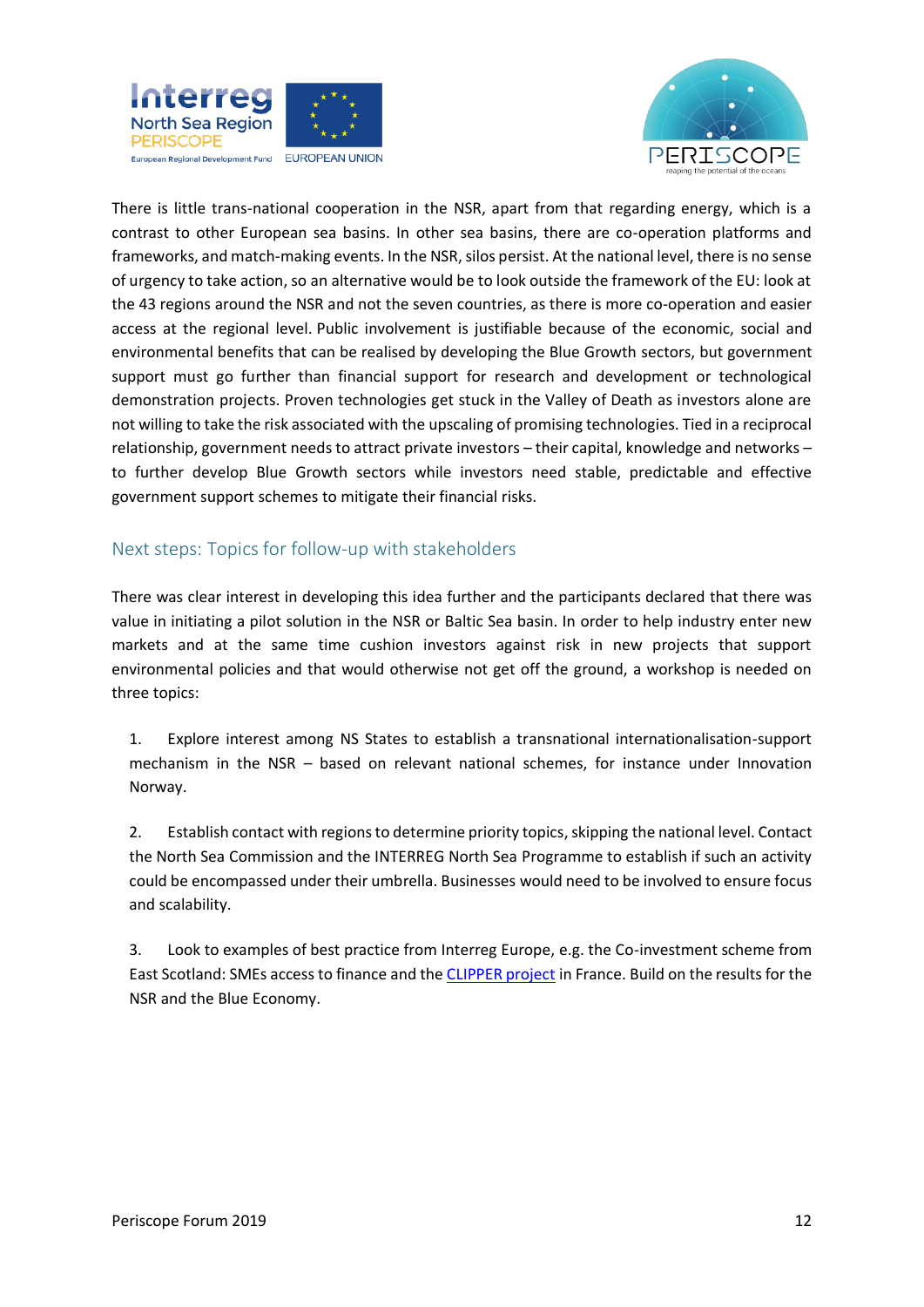



## <span id="page-13-0"></span>FChallenge: The year is 2030. The NSR is a lighthouse for Blue Growth founded on an open and sustainable innovation ecosystem.

#### <span id="page-13-1"></span>The vision, its background and context

The European Union (EU) is encouraging and supporting research and innovations to advance a sustainable Blue Economy in Europe, one that acknowledges that seas and oceans are essential drivers for the European economy and have potential for further – sustainable – innovation and growth. At the global level, the EU is an active player in protecting oceans and shaping ocean governance. It has made progress by taking measures in a series of areas: maritime security, marine pollution, sustainable blue economy, climate change, marine protection, and sustainable fisheries; by working towards the UN 2030 Agenda SDG on oceans; and by taking part in negotiations on a new international legally binding instrument on the conservation and sustainable use of marine biological diversity in areas beyond national jurisdiction. In encouraging the Blue Economy, the EU also recognises the environmental responsibilities that go along with it. Healthy, clean oceans guarantee the long-term capacity to sustain such economic activities, while a natural decline threatens the ecosystem of the planet as a whole and ultimately, the well-being of our societies.

In the 'business-as-usual' blue economy model, large-scale industrial nations have seen the development of their ocean economies through the exploitation of maritime and marine resources – for example through shipping, commercial fishing, and the oil, gas, minerals and mining industries – often without a view to the effects their activities have on the future health or productivity of those same resources. For the Blue Economy to be truly sustainable, it must have a framework and processes in place that recognise and accommodate for nature's different values. The concept of ecosystem services is often explored as a means to bridge this divide and allow the application of conventional economic thinking to emphasise the various values of nature. If the Blue Economy fails to develop in a sustainable manner it may undermine the foreseen growth potential of Europe's marine sectors as many of them directly or indirectly depend on the long-term quality and resilience of the oceans.

The Smart Specialisation approach has become a policy driver oriented to discover innovation potential to unlock sustainable growth and employment, especially in the emerging sectors of the Blue Economy. A sustainable Blue Economy, where the growth potential of ocean-driven sectors for the economy and jobs is realised, is dependent on an effective implementation of innovation activities, whilst simultaneously ensuring resilient and sustainable management of maritime space and marine resources.

#### <span id="page-13-2"></span>Policy action alternatives

Europe holds 7% of the world population, and undertakes 20% of the global R&D. It publishes 1/3 of all high-quality scientific publications. Despite its scientific excellence it lags in business R&D investment, where it represents only 1.3% of the global investment. These facts tell us that resources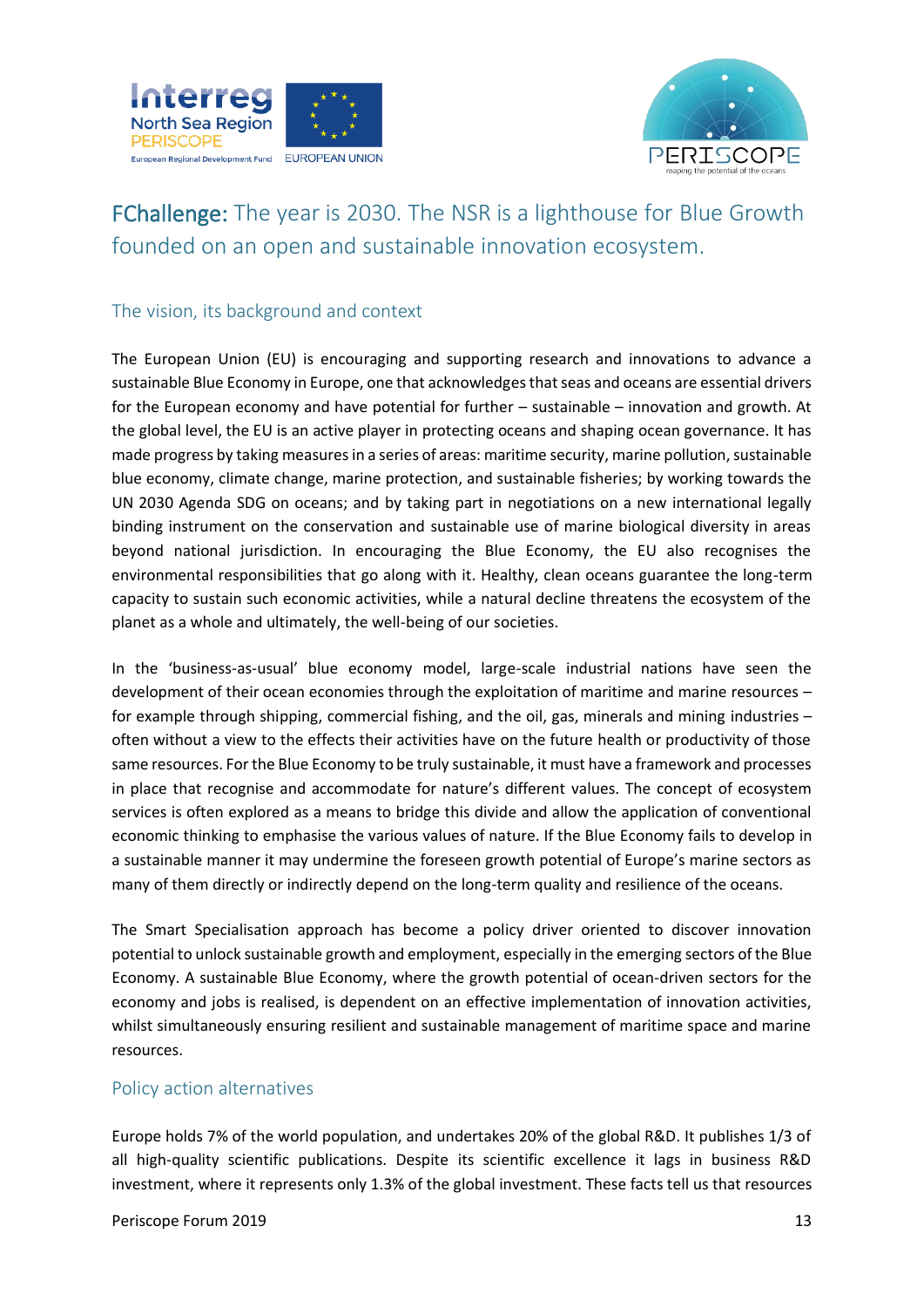



must be allocated, and support mechanisms built, to leverage Europe's scientific strengths into leadership in (breakthrough and disruptive) innovation and entrepreneurship for global marketplaces. Aligning with, and complementing, the upcoming Horizon Europe programme and its pillar III "Innovative Europe" becomes essential for the North Sea Region. Placing a transnational innovation ecosystem – a super cluster – at the heart of the Blue Economy in the North Sea Region to foster open innovation, co-creation, entrepreneurship and networking between players and capital, should unlock global lighthouse projects and innovations with solid growth potential. This is supported by the Horizon Europe programme's ecosystem action within pillar III and the view of ERRIN, the European Regions Research and Innovation Network, which both claim that effective research and innovation capabilities are increasingly dependent on strong interconnected research and innovation ecosystems embedded in the regions. Connected ecosystems would allow for increasing innovation excellence, as well as for the strengthening and widening of the European research and innovation community.

Drawing on regional smart specialisation strategies as a framework for coordinating shared North Sea Region missions, priorities and investments through relevant instruments such as the Interreg North Sea programme, the connected Blue Growth innovation ecosystem can deliver lighthouse projects aiming to turn original scientific ideas into marketable products and services as quickly as possible. Those products and services represent novel solutions to global sustainability challenges.

Supporting NSR ecosystem mechanisms, activities and lighthouse projects should aim for synergies and demonstrate how co-funding mechanisms can work in practice to unlock skills development, growth and employment (such as matching private funds, regional and national funds, Interreg component 5, Interreg North Sea programme, Horizon Europe, Digital Europe Programme, etc.). Thus, regions around the North Sea should develop and deploy policies to create an ecosystem which can nurture the potential in the ocean economy while helping manage the risks. The creation of an ecosystem would not be a policy goal in itself, but rather a supporting tool for developing the maritime economy in the NSR. Ecosystems can be brought together through public intervention via grantfunded projects where trans-national collaboration is forced, with the potential to avoid duplication of efforts and make more efficient use of public funds. Strong environmental rules can ensure that industry moves in a sustainable direction. Big lighthouse projects start with subsidies – and then they become self-sustaining and the ecosystems reveal themselves.

#### <span id="page-14-0"></span>Policy action recommendation

In each region across the North Sea one or more Blue industry cluster, maritime/marine network, digital innovation hub or R&D infrastructure holds seat. Most are knowledge and innovation hubs in regional ecosystems, and play a key role in the regional smart specialisation strategies. By pooling their knowledge, expertise and resources, the North Sea Region can become a frontrunner in contributing to the UN Sustainable Development Goals and the EU's Horizon Europe mission "healthy oceans, seas, coastal and inland waters". Jointly, new partnerships for innovation and business development and formation of European and global lighthouse projects can be achieved if such an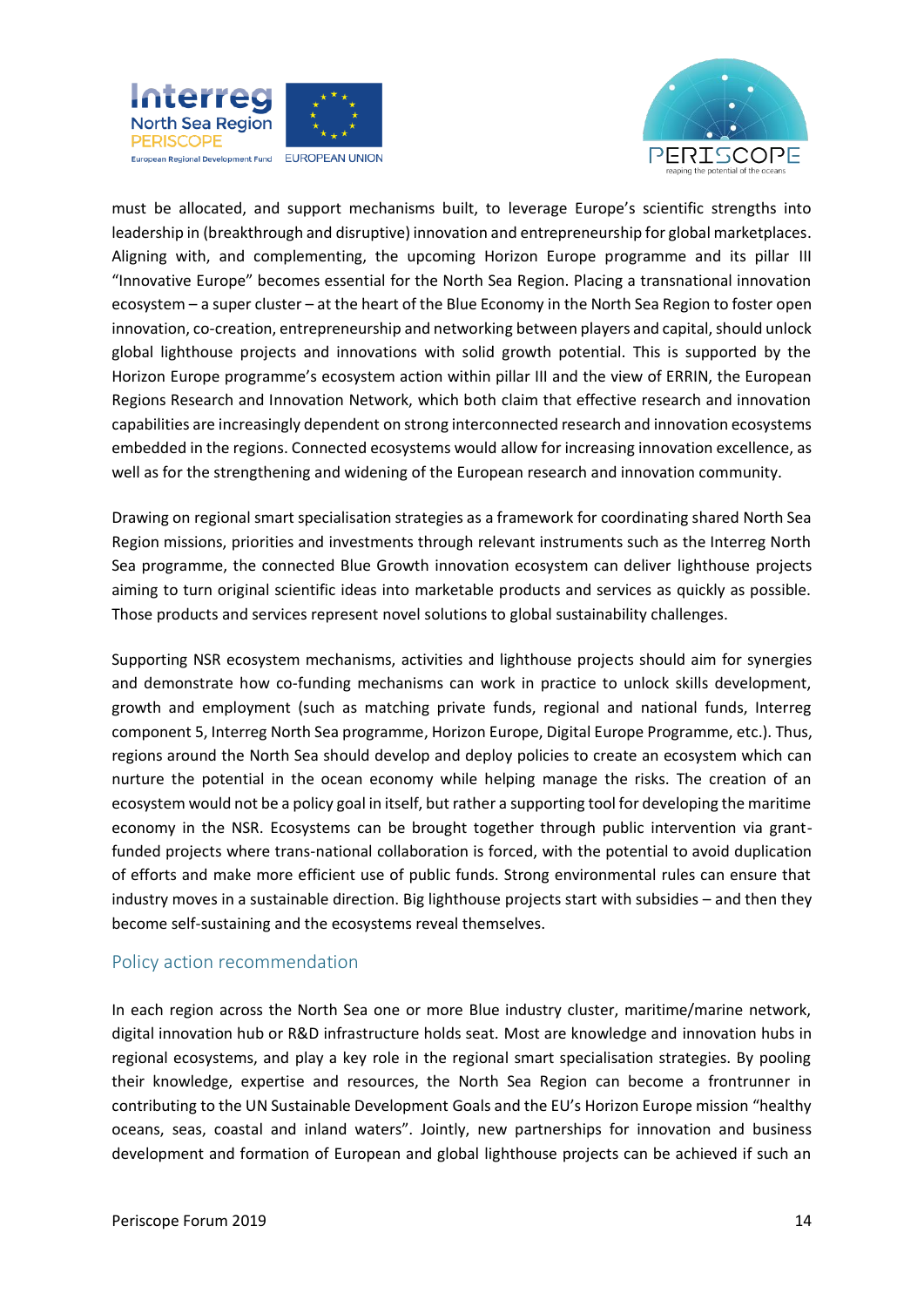



ecosystem facilitates a shared and open innovation culture thriving on trusted relationships and cocreation across borders.

Within the Blue Economy three technological megatrends – connectivity, intelligence and flexible automation – are among the principal innovation-drivers towards more efficient and sustainable production and operations. The ecosystem embraces these and other megatrends, such as clean energy, thus realising significant financial and operational benefits in addition to the societal benefits.

The ecosystem could take the form of a "Blue Knowledge and Innovation Community (KIC)", adding to the European Institute of Innovation and Technology (EIT) existing network of KICs. The EIT aims for KICs to increase Europe's competitiveness, its sustainable economic growth and job creation by promoting and strengthening cooperation among leading business, education and research organisations, and power innovation and entrepreneurship in Europe by creating environments for creative and innovative thoughts to thrive. The KIC should be able to spur activities from large lighthouse projects to stimulating collaborative SME-driven innovations by awarding innovation vouchers reducing barriers for cross-border collaboration and international business development in new markets. To fuel the KIC, a smart digital open innovation platform should serve at its core to engage the community across the North Sea Region and ensure collaboration, knowledge sharing and idea generation across sectors, professions and borders.

#### <span id="page-15-0"></span>Expected impact of the policy

The thriving KIC with its portfolio of lighthouse projects and SME-driven innovations in the NSR would serve as beacons for the rest of the world, exemplifying the type of approach that can drive the next engine of global economic growth. It would demonstrate how forward-thinking communities' sharing, co-creation and engagement of technology can create a better, cleaner world through new levels of innovativeness. The impact in the NSR would be faster development of solutions, getting technological solutions to market faster, shared business objectives and goals, reducing silos, connected regions working collaboratively, and maximising the impact of the funding.

#### <span id="page-15-1"></span>Next steps: Topics for follow-up with stakeholders

There was clear interest in developing this idea further, as the challenge is both highly relevant and important. Priority areas need to be created, and agenda, and an overview of existing research projects. The participants declared that a workshop was required on the specific challenge.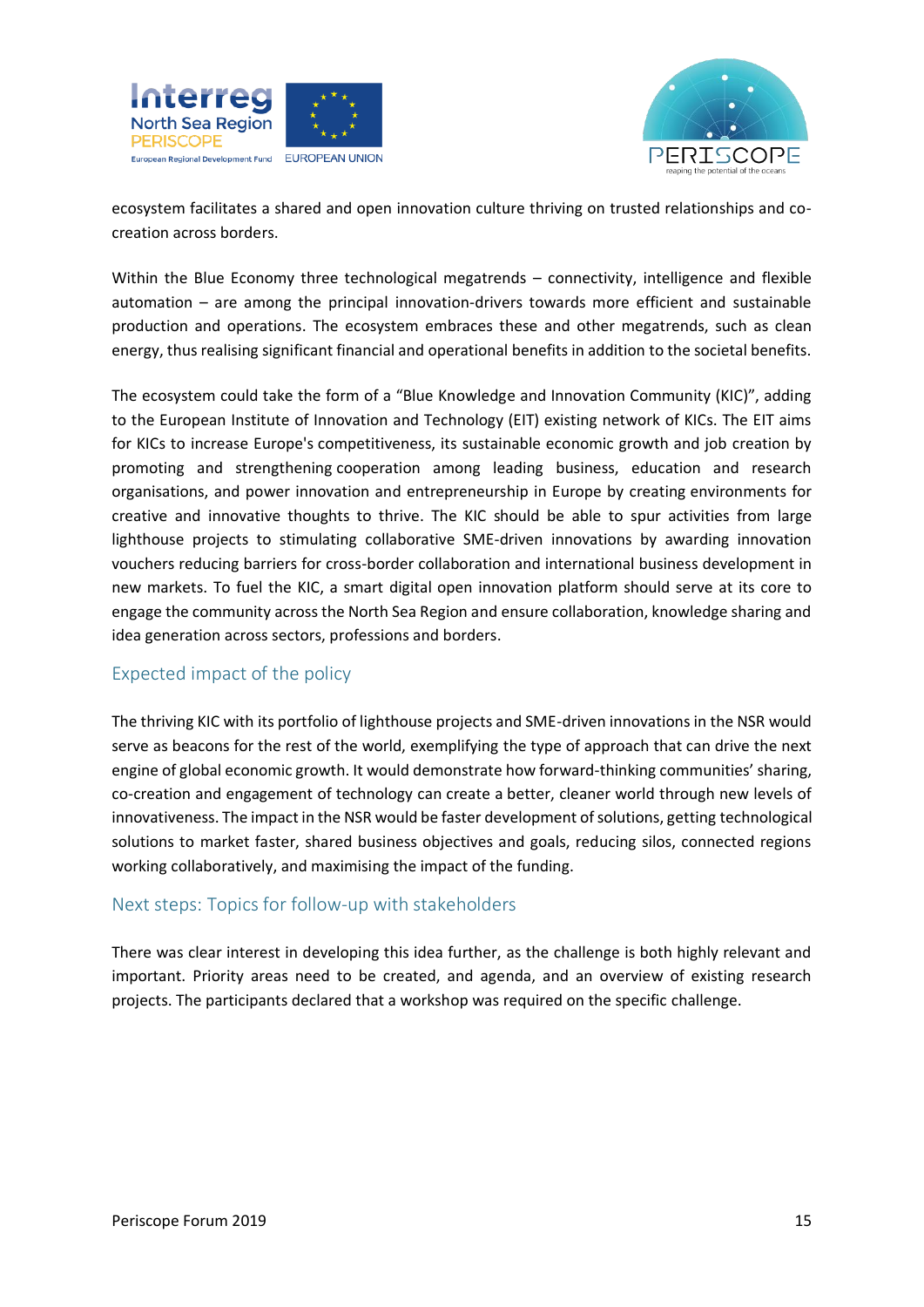



## <span id="page-16-0"></span>Challenge: *The year is 2030. The NSR has deployed a robust framework for skills development transnationally.*

#### <span id="page-16-1"></span>The vision, its framework and context

Industry is highly dependent on the knowledge, skills, competencies and creativity of its workforce to be competitive. There is persistent competition from outside Europe, and the continent is losing craftsmanship, which has always been a driver of innovation. Potential shortages and gaps in skills development, combined with mismatches between labour supply and demand, directly harm job creation. Our coasts and seas have the potential to deliver growth and jobs in the coming years. In order to achieve blue growth, highly qualified and skilled professionals are needed. The energy, digital and green transitions all require new skills.

Yet many Blue Economy sectors are experiencing difficulties in finding the right employees – and most sectors expect these difficulties to continue in the near future. This is due to:

- 1. a skills gap between education offer and labour market needs, especially with regards to technological developments and innovation;
- 2. a lack of communication and cooperation between education and industry;
- 3. a lack of attractiveness and awareness of career opportunities in the Blue Economy;
- 4. lack of ocean literacy culture.

The combined effects of rapid technological change, digitalisation, climate change, circular economy, and new forms of work, call for innovative ideas to ensure that training methods and offers not only adapt to change, but are also at the forefront of mastering and driving this change. These developments not only disrupt every aspect of work and life, but also create opportunities for innovation and employment creation across all sectors. The capacity to innovate is increasingly becoming the key factor driving economic and social development.

#### <span id="page-16-2"></span>Policy action alternatives

Businesses across all sectors, and even individuals, are going through a transition – green, digital and energy. Among other things, this requires the transformation of business processes, business models, business ecosystems, and ecosystem and partnership models. The importance of digital transformation is highlighted under the 'Digitisation of EU industry' strategy, whereby to support industry in this adoption, Digital Innovation Hubs have been established under the Digitising European Industry initiative.

To respond to and be ready for this transition, businesses need to evolve, to establish new strategies and to encompass new expertise. Young people need to be inspired to consider roles in the Blue Economy; the talent pool needs to be expanded; the right skills and training need to be in place; and those already in the Blue Sector need to be supported at all levels.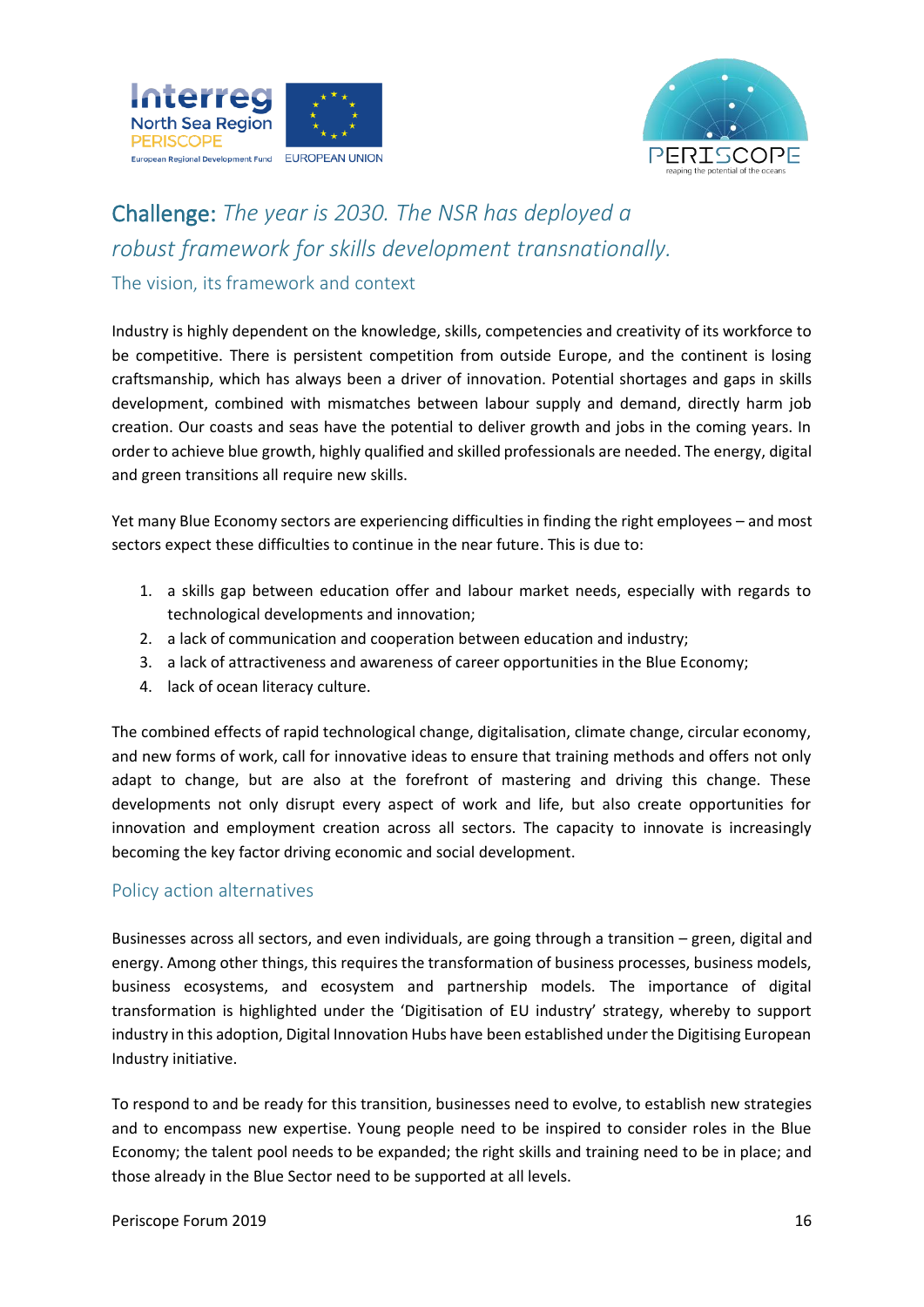



Technical skills relevant to smart industrial specialisation and digital transformation cover the following technology domains:

- Skills relevant to researching and developing production technologies;
- Skills relevant to researching and developing digital technologies;
- Skills relevant to researching and developing cyber-technologies;
- Basic digital technology skills; and
- Advanced digital technology skills.

Skills shortages are expected in all these domains, and to address them, new educational curricula and teaching methods will be needed across all educational levels – from university programmes to vocational education down to primary education. Apprenticeships need to be established, and mentoring/coaching included. The competence level is important for the right skills. To achieve this, bring the marine business/offshore more inland: work for the ocean, but not necessarily become a sailor. Use branding to attract the next generation to work in the Blue Economy – more than just marine/maritime companies.

Developments in the educational curricula and teaching methods have often been of a gradual and incremental nature, and in many cases driven top-down. Business-as-usual is not a viable option for the future. The speed and scale of change calls for innovative approaches where those offering training are empowered to understand, engage and be an active partner in co-creating solutions for local social and economic development. A bottom-up approach to excellence, and the capacity to adapt skills provision rapidly to evolving local needs, is essential.

The NSC could help mobilise for NSR-related projects under the ERASMUS programme, seeking synergies. Exploit the skills agenda in the national and regional ERDF programmes in the NSR. Education could be set as a pillar in a new NSR programme. Co-ordinate with projects that have outputs to assist in the path, e.g. the ongoing INTERREG RIGHT project (with Hordaland County Council as Co-ordinator) – consider how to follow-up the findings from this project in terms of mapping the needs for future skills.

Harmonise educational systems & curricula in each NSR country, as a basis or first step for the establishment of a version of an NSR Maritime University [see previous Interreg NSR project "Northern Maritime University"]. E-platforms show a high potential for scalability and transferability.

#### <span id="page-17-0"></span>Policy action recommendation

A skilled and flexible workforce is increasingly at the centre of an economy's capacity to attract investment, participate in global value chains and sustain economic growth. Consequently, investing in education systems that deliver the right skills for the 21st century job market is high on the agenda of policy makers aiming to boost economic and social well-being. Skills development therefore needs to be built and integrated into new policy instruments. There is a need for a platform that marries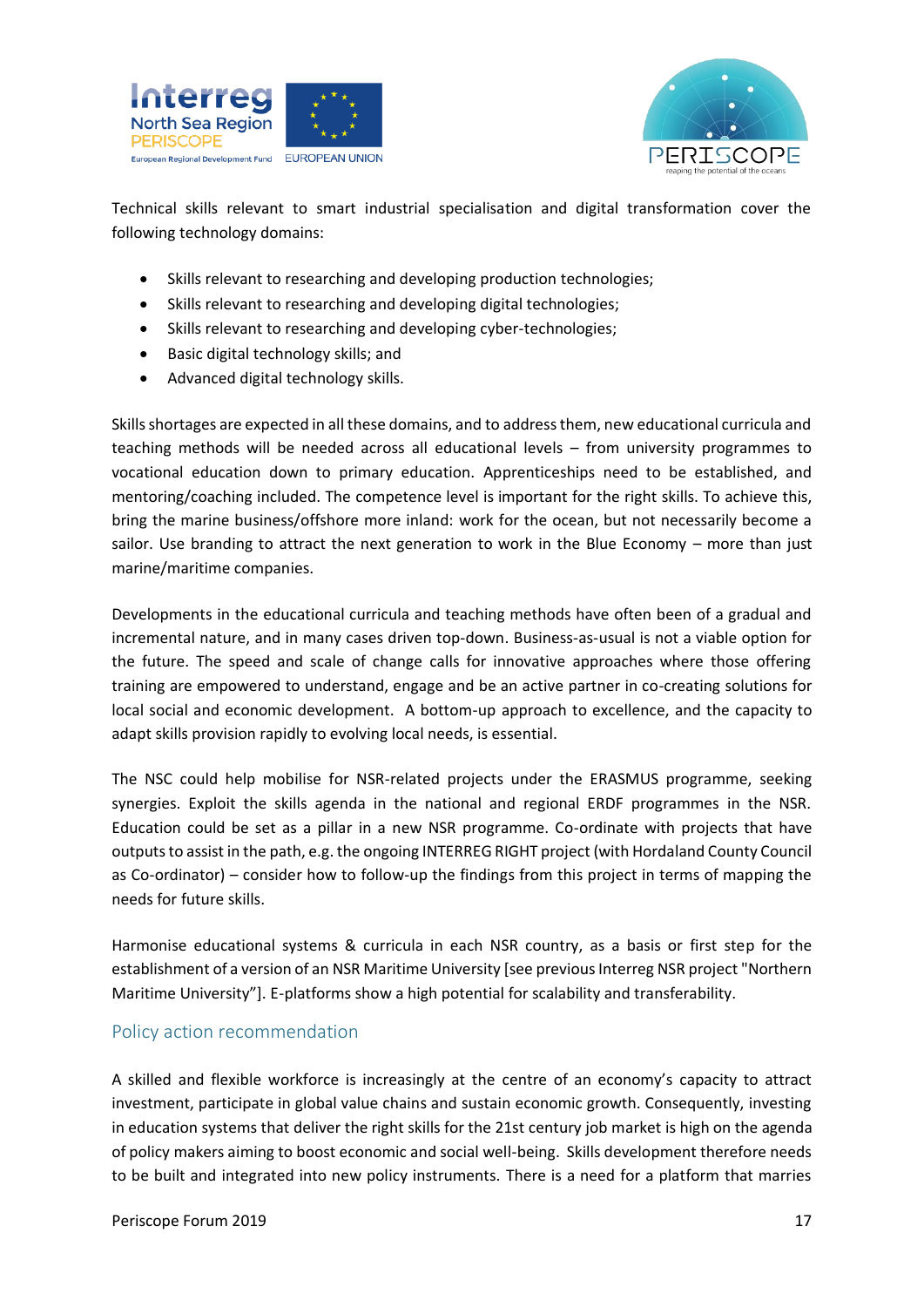



education with skills required in the Blue Economy. As E-platforms show a high potential for scalability and transferability, develop a type of online educational platform focussing on the skills required to maintain global leadership in the Blue Economy. Create and curate an NSR inventory of available online training courses and MOOCs – offered not just via educational institutions, but also industry, etc. Such a platform could have complementary features to support an ecosystem, such as exchange of knowledge, increase in ocean awareness, etc., and would be aimed on future blue economy workers.

To manage the shaping of the workforce transformation in the NSR, a common vision of high-tech skills and future professionals and designing actions to foster them need to be identified and validated. The skills requested by industry are not merely technical. Over the last decade, the notion of 'Tshaped' skills has emerged, referring to an individual worker having a combination of both general skills across multiple domains and specialist skills within one domain. Future professionals are likely to be creative, innovative and entrepreneurial, and capable of building relationships, advancing research and strengthening their organisations. The breadth of the future professional reflects the individual's willingness and ability to collaborate across industries, sectors and disciplines. The depth of the future professional refers to the depth of the industry-related and sectoral skills and knowledge that the individual possesses. For the NSR to proposer and to tackle the transitions in 'digital', 'green' and energy, raising ocean literacy, it needs to invest in capability building and lifelong learning; all in the quadruple helix need to prepare the NSR workforce for the Fourth Industrial Revolution transition, including re-tooling the education system and investing in training as well as lifelong learning to create a mobile workforce which can benefit from the opportunities. To this end, the NSR needs to learn from existing initiatives in other parts of Europe and develop and deploy the best, for example, learn from the BSR Submariner network as a model for how to organise/build up a framework in the NSR, study the EUSBSR Policy Area for Education: [http://groupspaces.com/eusbsr-education/,](http://groupspaces.com/eusbsr-education/) collaborate with the DG MARE Expert Group on Skills and Career Development, look at the Baltic University Programme: [https://www.balticuniv.uu.se/,](https://www.balticuniv.uu.se/) and find synergies with the DG MARE Blue Career scheme and with Blue Skills projects. What exists needs first to be mapped, and then leveraged.

#### <span id="page-18-0"></span>Expected impact of the policy

Skills development is a lifelong process. The skills, competences, and qualifications that people need change over time and must be developed in line with the evolving needs of the labour market. People need to be equipped with a variety of basic skills (including literacy, numeracy, foreign languages and digital skills) and equally higher and more relevant skills as the needs of the labour market evolve. Transversal skills, such as the ability to learn and take initiative, to work with others and solve problems, will help people deal with today's varied and unpredictable career paths. The development of entrepreneurial skills, knowledge and attitudes will help contribute to employability, support new business creation and benefit individuals and society on the whole. Digital technology is transforming almost every aspect of our public, private or work life. For every individual – employee, learner or citizen – this technological innovation creates a demand for new and evolving digital skills.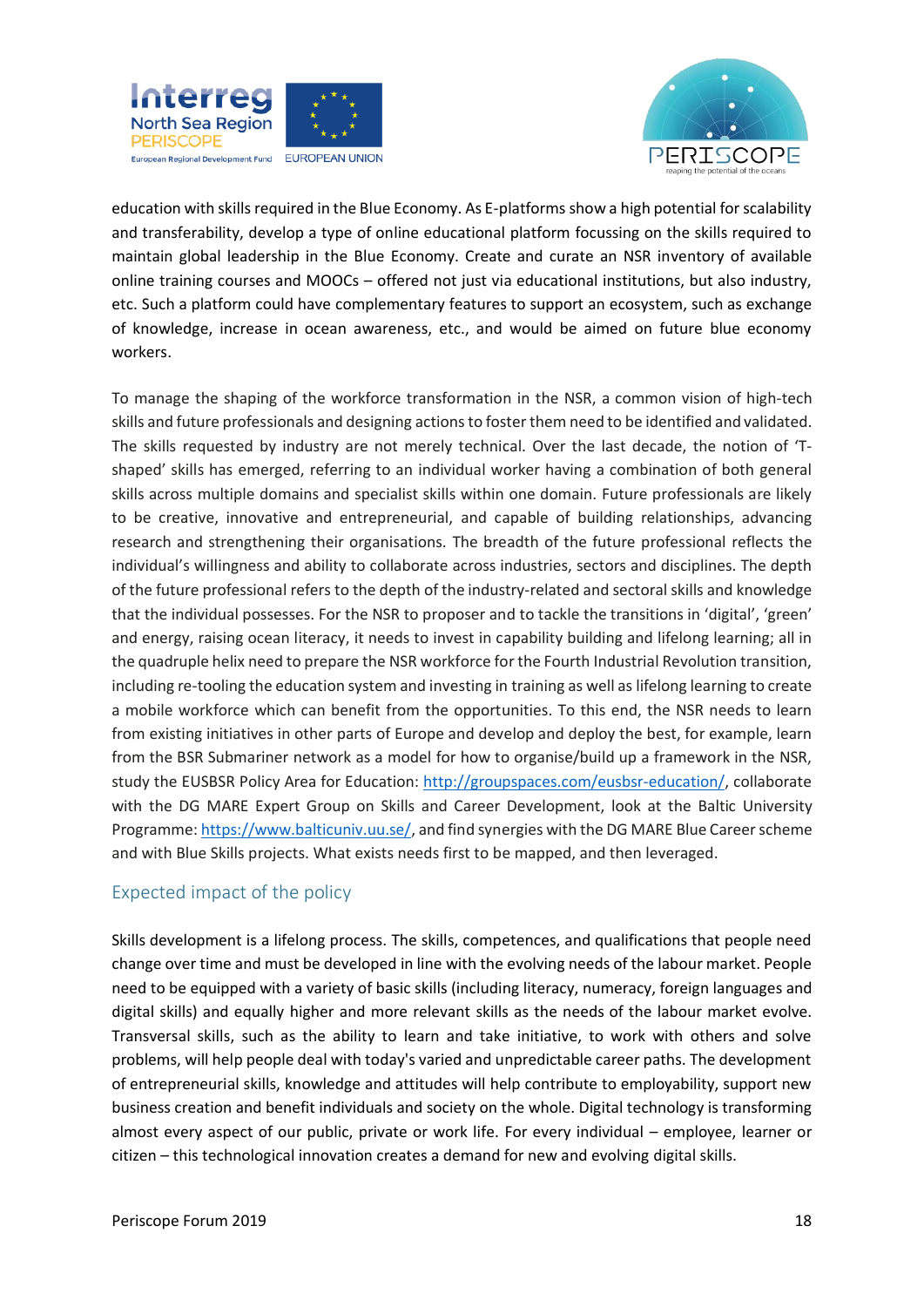



Addressing these requirements at the North Sea level, supra-nation, would ensure that the NSR maintains its current global leadership in aspects of the Blue Economy.

#### <span id="page-19-0"></span>Next steps: Topics for follow-up with stakeholders

To explore the concept further, including outlining the possible framework of how such an NSR Maritime University could operate, investigating how to secure stable funding, etc., a workshop needs to be held. Stakeholders need to be consulted to explore the level of interest, and if it desired, then how it can be integrated as a synergetic action with Member States and the EU. A mapping of what currently exists, in terms of both skills and competences, would need to be an early step.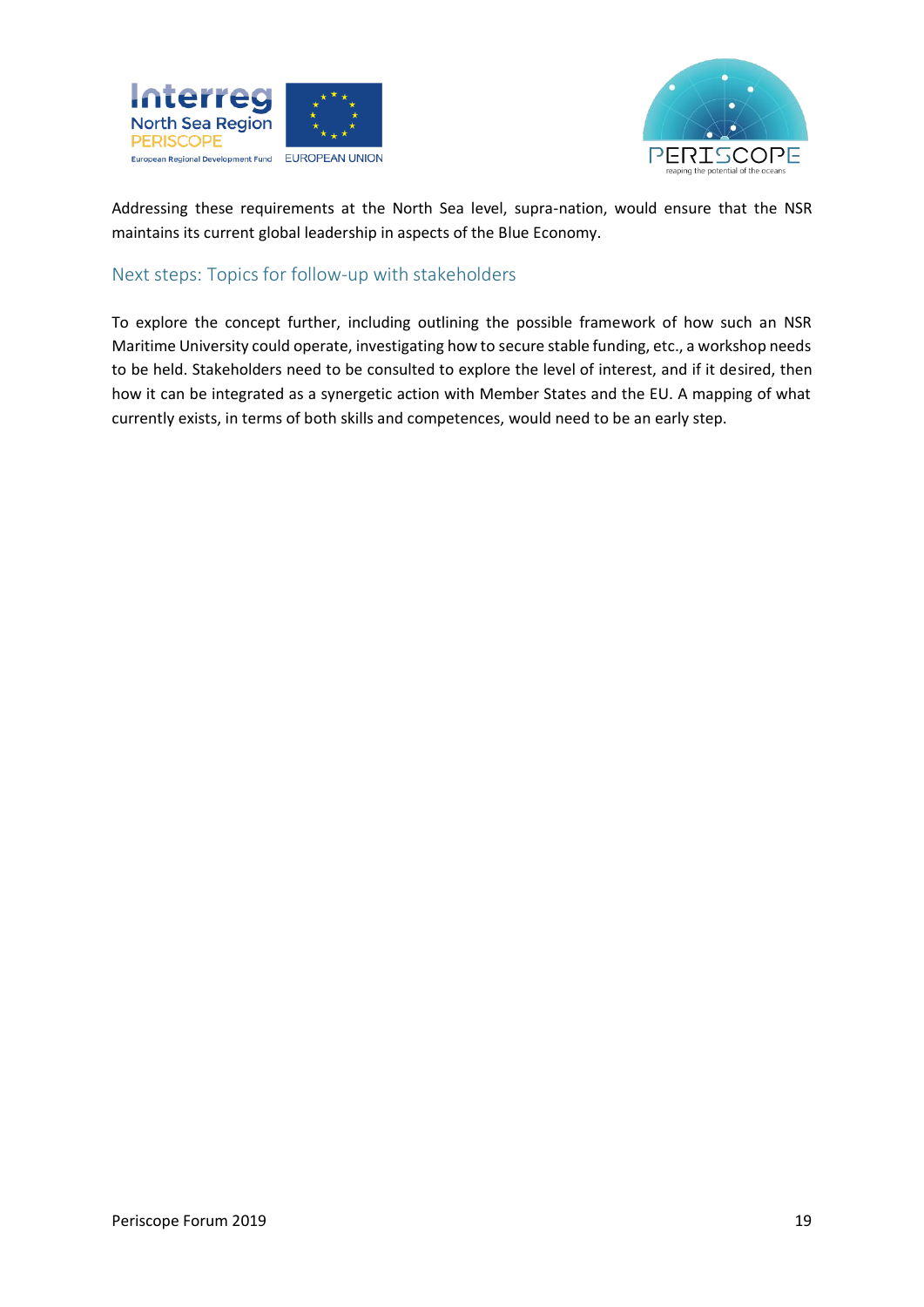



## <span id="page-20-0"></span>Challenge: *The year is 2030. The NSR has scaled up a sustainable open innovation platform, which is widely and actively used by all players in the Blue sectors.*

<span id="page-20-1"></span>The vision, its background and context

In a world of accelerated technological mutation, companies have to co-innovate with innovative and agile external parties, such as SMEs and start-ups, in order to survive and to succeed. In the same way, start-ups and SMEs need to rely on established and larger companies to accelerate their development across borders. Innovation cannot be made up: it comes alive through collaborations, exchanges, idea sharing and relationships. The EU has identified innovation ecosystems as highly relevant, and they are a priority in the upcoming framework programme, Horizon Europe. Due to the need both to succeed and stand out in an increasingly global and competitive marketplace, impact becomes key. Bringing research into the equation strengthens the ecosystem and increases the likelihood of success.

The objective of open innovation is to connect companies to their environment to access new ideas, external competencies and potential sources of growth. Open Innovation calls for innovation development based on the meetings of talents from different industries and with different backgrounds. Such a bottom-up approach fosters the construction of an environment and conditions that will create common value. Open innovation fits into an innovation strategy that balances internal R&D&I and external input, coming from start-ups, university, clients, providers or even competitors. It is thus a priority of the EC, which actively supports open innovation approaches.

#### <span id="page-20-2"></span>Policy action alternatives

Bottlenecks:

- involvement of all innovation actors
- links with S3 priorities (creation of critical mass of actors at EU)
- synergies between programmes regulations (EU/national)
- sustainable projects (e.g. avoid short-term projects with no continuation)
- national vs regional innovation + EU challenge
- sharing of best practice
- trust between actors

Open Innovation matches problem owners with problem solvers. Technology, market or industry may be the spur for innovation. It is time consuming and difficult for SMEs and start-ups to keep track of multiple large company challenge sites. A sophisticated digital solution could match expertise and identify (required) complementary expertise. The platform must allow very easy and intuitive access for those that decide to partake as to encourage retention and discourage frustration. Having a cloudbased solution would limit the national focus, and trans-nationality would become intrinsic.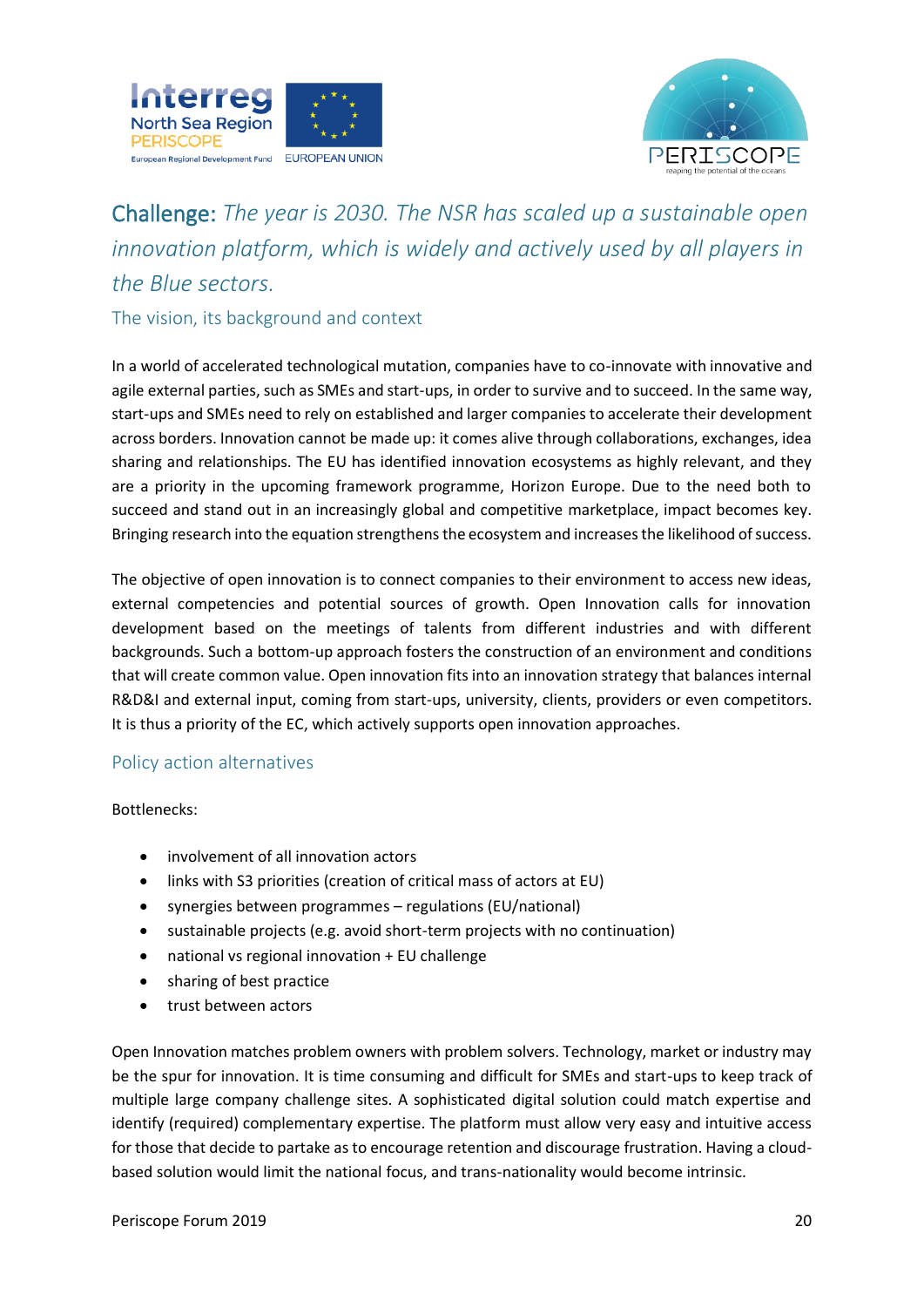



Thus, an Open Innovation Platform (OIP) using advanced digital technologies should be developed that will deliver value to users, broader stakeholders and the NSR at large. The OIP would enable physical, virtual and social co-creation, prototyping and demonstration. Such an OIP may be developed by different bodies: (i) one where companies only participate up to a certain level, then stop when it becomes competitive, and develop the rest themselves; or (ii) that run by clusters, where the benefit from open innovation is shared equitably. As trust and confidence are key issues, correct incentives would have been established to enable value creation; in clusters, members already share with each other and trust each other. Clusters add value to the open innovation challenge, or (iii) an independent solution, not driven by large companies or clusters, but by an independent organisation without bias.

#### <span id="page-21-0"></span>Policy action recommendation

The key policy action recommendation to emerge from the Round Table was to develop an independent solution. Capitalising on shared resources, different viewpoints and experiences can be an extremely powerful innovation tool. The OIP would enable physical, virtual and social co-creation, prototyping and demonstration. Services could be bundled and offered to strengthen sustainability aspects: responsive space-as-a-service operator, or acceleration ecosystem operator, for example. The OIP could be positioned as an orchestration space, and/or a community hub.

Successful innovation is always problem-focussed. Inviting different solution providers to look at the problem statement – the challenge – from different angles enables different technological solutions to be offered, including those that the problem owner may not even have considered. The problemsolving potential of collaboration increases with the diversity of knowledge of the partners, underlining the potential gains from North Sea cooperation. The community would be important space to bring together players to work on societal challenges and missions. Utilising advanced technologies, the expertise of the potential solution provider would be matched with the challenge, including the identification of any required complementary expertise, which could also result in further bankable solutions.

The external ecosystem would be leveraged to increase innovation relevancy. Innovation would be accelerated through a clearly defined and structured process from ideation to commercialisation. There would also be space for disruptive technology (true innovation) with enablers in place. Citizen participation would be encouraged as citizens are equally creative and innovative. Active transnational collaboration would be facilitated on multiple levels, for example (virtual/physical) events, etc. Additional elements could be developed over time, for example mentorship in prototype development, living labs, etc. The value to the Blue Economy in the NSR would be immeasurable: communities in regions abutting the NSR would be active in multi-disciplinary co-learning, co-design and co-effectuation configurations. Silos would be broken down, and using advanced digital technologies, such as the cloud, would ensure than cross-border collaboration was intrinsic and automatic. The OIP would be the ideal tool initially to address non-competitive aspects, e.g. safety.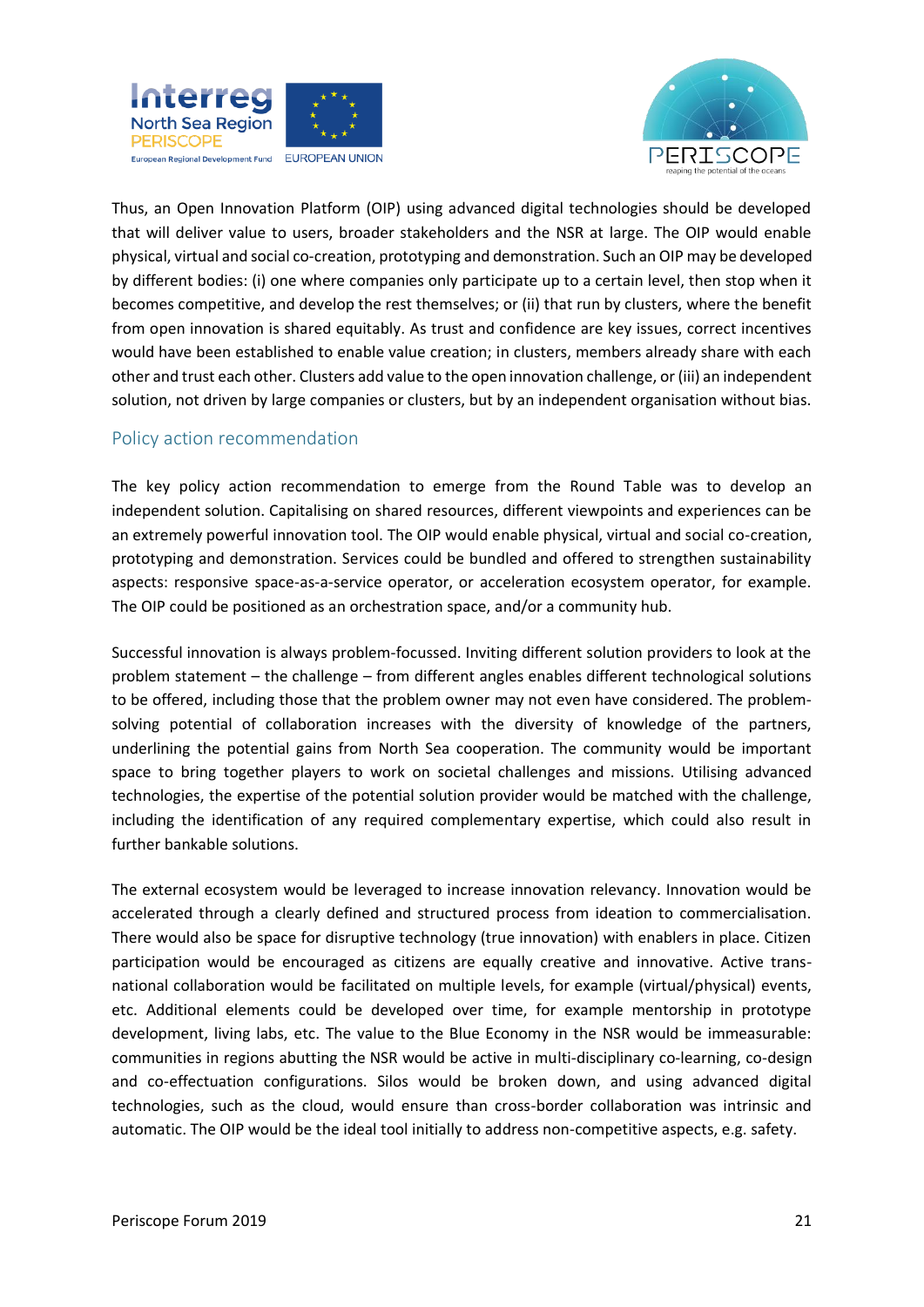



Interregional cooperation is a key component of regional competitiveness measures in support of SMEs and start-ups utilising research and innovation resources to progress along the Technology Readiness Levels (TRL) and value chains and explore cross-sectoral collaboration with the support of enabling technologies. Closer interregional cooperation can lead towards co-investment thus further strengthening collaboration between regional ecosystems. Cooperation between tiers of government, market parties, knowledge institutions and interest groups (the golden quadrangle) around the North Sea helpful in achieving this objective.

#### <span id="page-22-0"></span>Expected impact of the policy

An OIP would encourage trans-national collaboration and aid in breaking down silos. It would be a tool to advance sustainable and strong industrial development and for further strengthening the industrial base in Europe. An advanced technological OIP would be easier to access for SMEs and start-ups – saving them time, and accessible to all interested stakeholders. It would enable matchmaking, mentoring and collaboration, again across borders. As the OIP would be in the cloud, data should be easy to organise and analyse. Data analytics could then be employed to develop new business models (e.g. to forecast business models based on the types of challenges submitted).

The business outcomes for the blue sector in the NSR can be summarised as co-creation, new revenue streams, new products & services, accelerated time to market, increased market differential, competitive advantage, minimised innovation risk, cost-effective R&D&I, and engaged customers and partners.

On the negative side, a cloud-based solution may be too open, and solutions could be 'stolen' by others, especially outside Europe. However, only problems / challenges would be published and not the solutions. Additionally, who controls the cloud?

In conclusion, it is recommended to identify and work with key actors and stakeholders to create an OIP for North Sea businesses to capitalise on growing global opportunities. These include maritime business services, high-value manufacturing, autonomy and robotics, satellite communication, marine science, and hydrographic surveying and mapping.

#### <span id="page-22-1"></span>Next steps: Topics for follow-up with stakeholders

There was clear interest in developing this idea further. The participants declared that there was value in initiating a pilot solution in the NSR or Baltic Sea basin.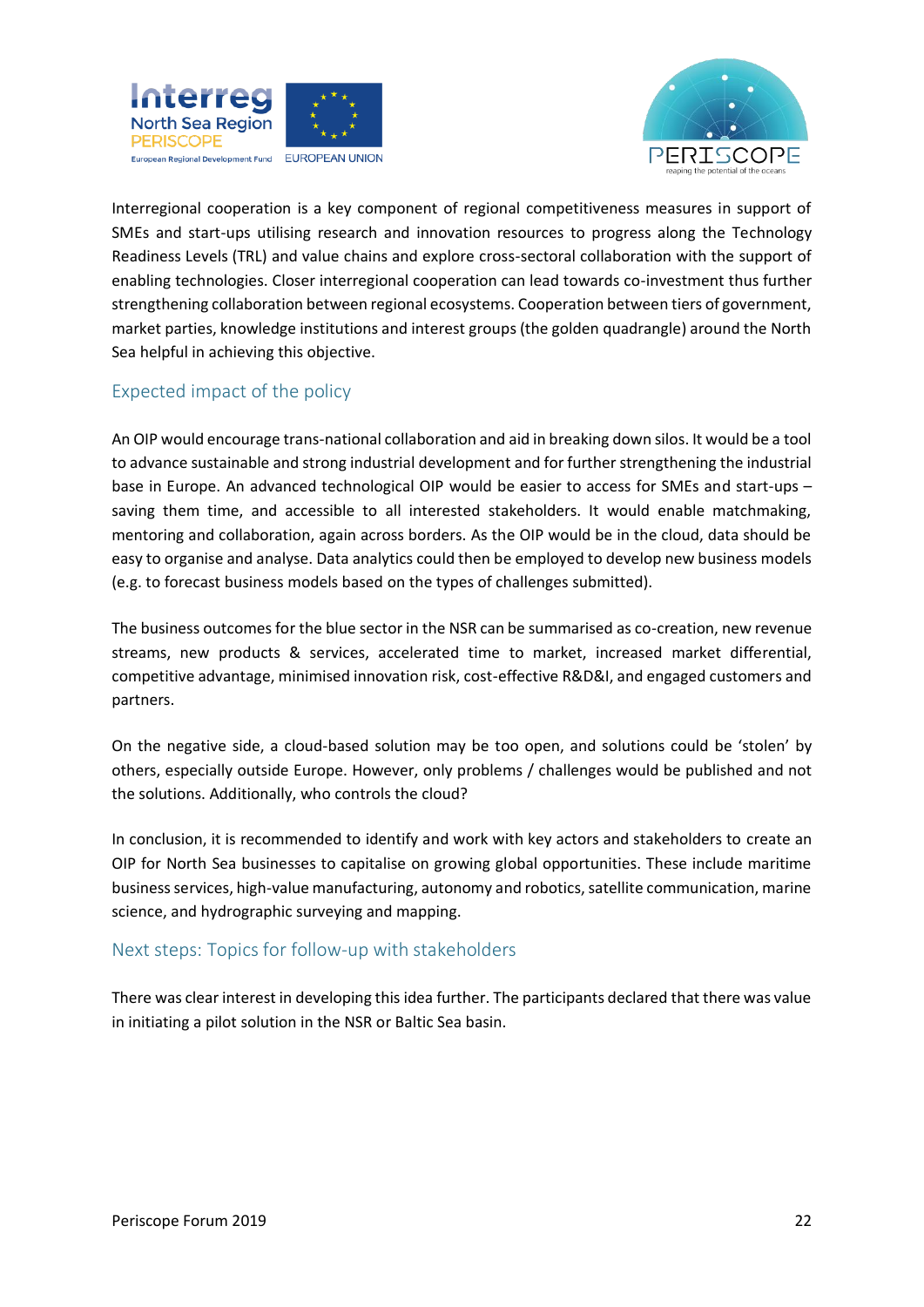



#### <span id="page-23-0"></span>**Sustainability**

Such solutions would fit seamlessly into global priorities:

Contributing to the following **[Sustainable Development Goals of the UN](https://www.un.org/sustainabledevelopment/sustainable-development-goals/)**:

- **[Goal 4:](https://www.un.org/sustainabledevelopment/education/)** Ensure inclusive and equitable quality education and promote lifelong learning opportunities for all
- **[Goal 8:](https://www.un.org/sustainabledevelopment/economic-growth/)** Decent work and economic growth: Promote sustained, inclusive and [sustainable](https://en.wikipedia.org/wiki/Sustainable_development)  [economic growth,](https://en.wikipedia.org/wiki/Sustainable_development) full and productive employment and [decent work](https://en.wikipedia.org/wiki/Decent_work) for all.
- **[Goal 9:](https://www.un.org/sustainabledevelopment/infrastructure-industrialization/)** Industry, Innovation, and Infrastructure: Build resilient infrastructure, promote inclusive and sustainable industrialization, and foster [innovation.](https://en.wikipedia.org/wiki/Innovation)
- **[Goal 12:](https://www.un.org/sustainabledevelopment/sustainable-consumption-production/)** Responsible consumption and production: Ensure [sustainable consumption](https://en.wikipedia.org/wiki/Sustainable_consumption) and production patterns.
- **[Goal 13:](https://www.un.org/sustainabledevelopment/climate-change/)** Climate action: Take urgent action to combat [climate change](https://en.wikipedia.org/wiki/Global_warming) and its impacts by regulatin[g emissions](https://en.wikipedia.org/wiki/Emission_of_greenhouse_gases) and promoting developments in [renewable energy.](https://en.wikipedia.org/wiki/Renewable_energy)
- **[Goal 14:](https://www.un.org/sustainabledevelopment/oceans/)** Conserve and sustainably use the oceans, seas and marine resources
- **[Goal 17:](https://www.un.org/sustainabledevelopment/globalpartnerships/)** Partnerships for the goals: Strengthen the means of implementation and revitalize the global partnership for [sustainable development.](https://en.wikipedia.org/wiki/Sustainable_development) *Increasing [international cooperation](https://en.wikipedia.org/wiki/Multilateralism) is seen as vital to achieving each of the 16 previous goals. Goal 17 is included to assure that countries and organizations cooperate instead of compete. Developing multi-stakeholder partnerships to share knowledge, expertise, technology, and financial support is seen as critical to overall success of the SDGs. The goal encompasses improving North-South and [South-South](https://en.wikipedia.org/wiki/South-South_Cooperation) cooperation, and [public](https://en.wikipedia.org/wiki/Public%E2%80%93private_partnership)[private partnerships](https://en.wikipedia.org/wiki/Public%E2%80%93private_partnership) which involve civil societies are specifically mentioned.*

Dovetailing with the following **EU priorities and strategies**:

- [Horizon Europe](https://ec.europa.eu/info/horizon-europe-next-research-and-innovation-framework-programme_en) Pillar 2 Global Challenges and Industrial Competitiveness
- [Horizon Europe](https://ec.europa.eu/info/horizon-europe-next-research-and-innovation-framework-programme_en) Pillar 3 Open Innovation
- Digital Europe [Access:](https://ec.europa.eu/digital-single-market/en/better-access-consumers-and-business-online-goods) better access for consumers and businesses to digital goods and services across Europe
- Digital Europe [Environment:](https://ec.europa.eu/digital-single-market/en/right-environment-digital-networks-and-services) creating the right conditions and a level playing field for digital networks and innovative services to flourish
- Digital Europe [Economy & Society:](https://ec.europa.eu/digital-single-market/en/economy-society) maximising the growth potential of the digital economy.

In accord with the [North Sea 2030 Strategy:](https://cpmr-northsea.org/policy-work/north-sea-region-strategy-2020/)

- tapping into 'blue' resources
- promoting local businesses and partnerships in order to help create vibrant local communities